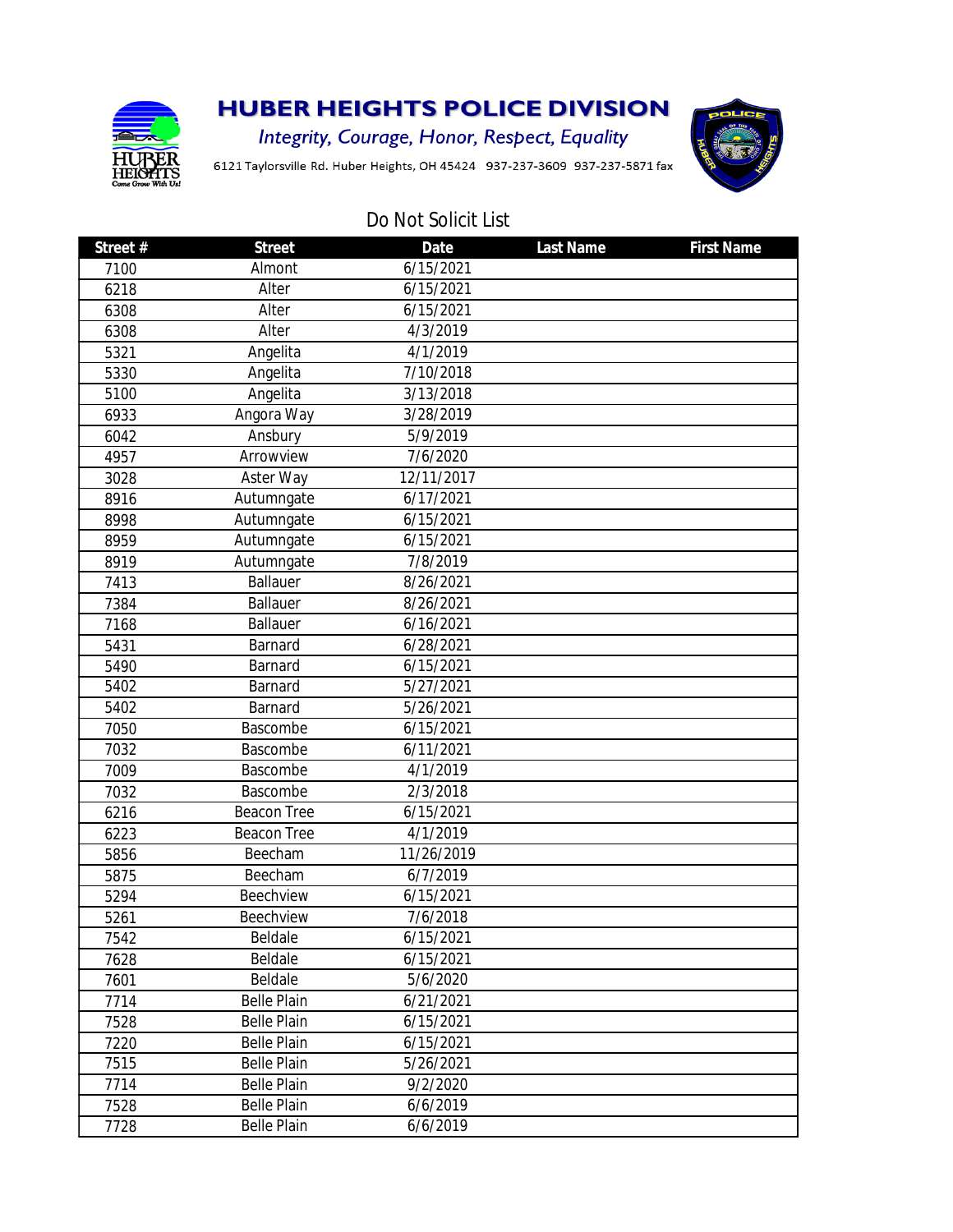| 7701 | <b>Belle Plain</b>   | 4/24/2019             |  |
|------|----------------------|-----------------------|--|
| 7707 | Bellefontaine        | 6/16/2021             |  |
| 5739 | Bellefontaine        | 6/6/2019              |  |
| 6918 | Belleglade           | 6/17/2019             |  |
| 5041 | <b>Bellview</b>      | 6/15/2021             |  |
| 5020 | <b>Bellview</b>      | 9/25/2019             |  |
| 5706 | Belmar               | 5/6/2022              |  |
| 5700 | Belmar               | $\overline{5}/5/2022$ |  |
| 5700 | Belmar               | 6/16/2021             |  |
| 4835 | Belmont              | 6/15/2021             |  |
| 4780 | Belmont              | 6/11/2021             |  |
| 4835 | Belmont              | 3/13/2018             |  |
| 5740 | Benedict             | 1/27/2020             |  |
| 7751 | Berchman             | 5/6/2022              |  |
| 7631 | Berchman             | 8/1/2019              |  |
| 7745 | Berchman             | 5/9/2019              |  |
| 7600 | Berchman             | 4/17/2017             |  |
| 7601 | Berchman             | 4/17/2017             |  |
| 4362 | Bergamot             | 6/17/2021             |  |
| 4353 | Bergamot             | 6/17/2021             |  |
| 4335 | Bergamot             | 6/12/2019             |  |
| 4335 | Bergamot             | 11/13/2018            |  |
| 4377 | Bergamot             | 11/13/2018            |  |
| 4263 | Bergamot             | 9/27/2018             |  |
| 5762 | Beth                 | 6/15/2021             |  |
| 5908 | Beth                 | 6/15/2021             |  |
| 5716 | Beth                 | 4/1/2019              |  |
| 5738 | Beth                 | 3/28/2019             |  |
| 6049 | Blackford            | 5/10/2022             |  |
| 6058 | <b>Blackford Way</b> | 6/12/2019             |  |
| 6031 | <b>Blackford Way</b> | 5/16/2017             |  |
| 6016 | Blackford Way        | 2/27/2017             |  |
| 7753 | Blackshear           | 9/7/2021              |  |
| 7600 | Blackshear           | 6/16/2021             |  |
| 7736 | Blackshear           | 6/15/2021             |  |
| 7753 | Blackshear           | 6/15/2021             |  |
| 7966 | Blackshear           | 6/15/2021             |  |
| 7753 | Blackshear           | 6/15/2021             |  |
| 7936 | Blackshear           | 6/15/2021             |  |
| 7736 | Blackshear           | 7/7/2020              |  |
| 7996 | Blackshear           | 6/6/2019              |  |
| 7600 | Blackshear           | 3/29/2019             |  |
| 2248 | <b>Blazing Star</b>  | 6/17/2021             |  |
| 2125 | <b>Blazing Star</b>  | 6/16/2021             |  |
| 2122 | <b>Blazing Star</b>  | 6/16/2021             |  |
| 2248 | <b>Blazing Star</b>  | 7/9/2020              |  |
| 2281 | <b>Blazing Star</b>  | 7/8/2019              |  |
| 2290 | <b>Blazing Star</b>  | 5/22/2019             |  |
| 2119 | <b>Blazing Star</b>  | 3/28/2019             |  |
| 2122 | <b>Blazing Star</b>  | 11/13/2018            |  |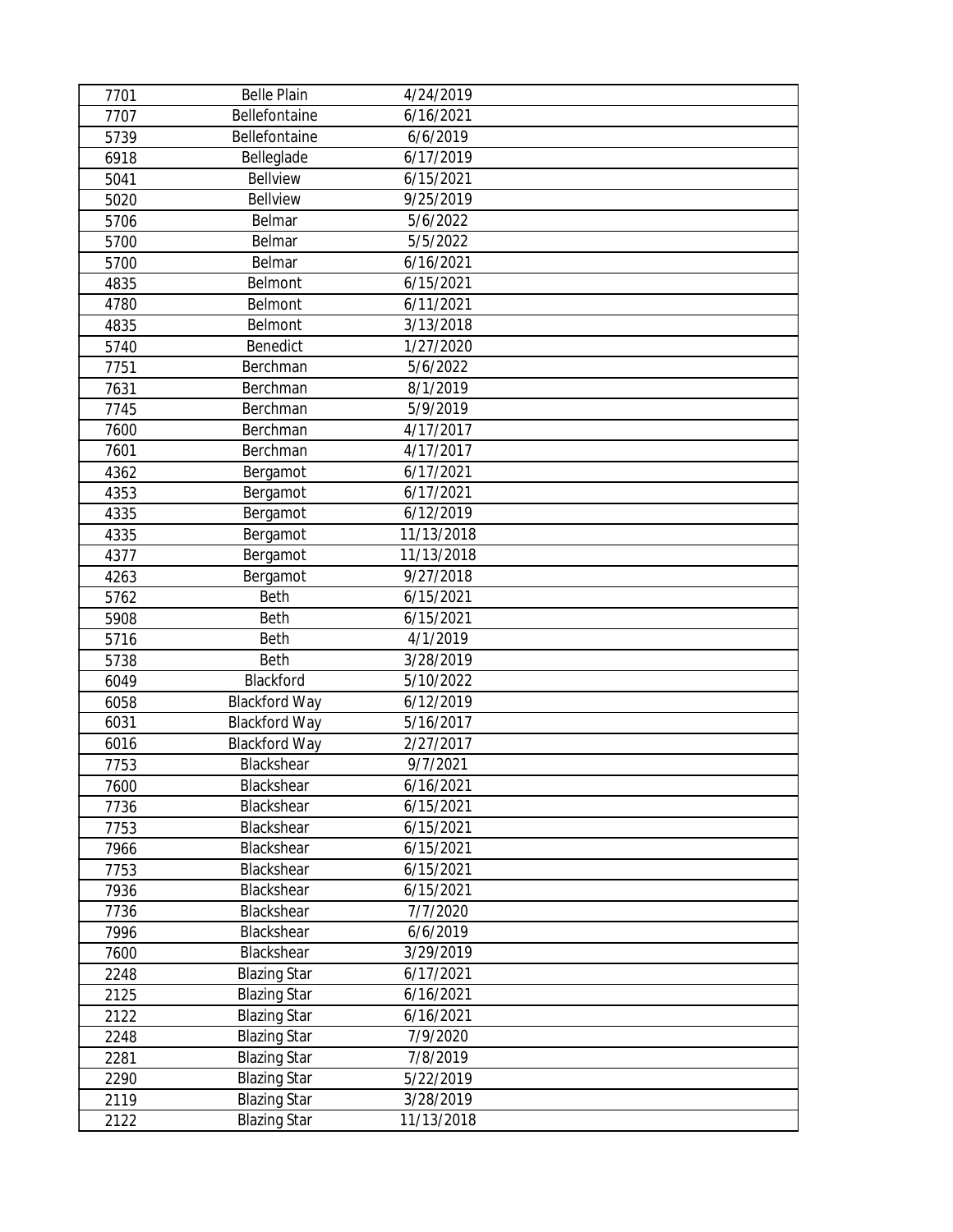| 2260 | <b>Blazing Star</b> | 10/16/2018 |  |
|------|---------------------|------------|--|
| 2248 | <b>Blazing Star</b> | 9/27/2018  |  |
| 2266 | <b>Blazing Star</b> | 9/27/2018  |  |
| 2248 | <b>Blazing Star</b> | 9/26/2018  |  |
| 2266 | <b>Blazing Star</b> | 9/26/2018  |  |
| 2236 | <b>Blazing Star</b> | 9/25/2018  |  |
| 7631 | Blossomview         | 9/8/2021   |  |
| 2801 | Blueflag            | 6/17/2021  |  |
| 2552 | Blueflag            | 6/17/2021  |  |
| 2630 | Blueflag            | 6/16/2021  |  |
| 2561 | Blueflag            | 6/16/2021  |  |
| 2630 | Blueflag            | 6/16/2021  |  |
| 2795 | Blueflag            | 6/15/2021  |  |
| 2567 | Blueflag            | 6/15/2021  |  |
| 2573 | Blueflag            | 6/15/2021  |  |
| 2531 | Blueflag            | 3/27/2020  |  |
| 2708 | Blueflag            | 3/23/2020  |  |
| 2561 | Blueflag            | 6/6/2019   |  |
| 2573 | Blueflag            | 11/13/2018 |  |
| 2795 | Blueflag            | 9/27/2018  |  |
| 2795 | Blueflag            | 9/25/2018  |  |
| 7015 | Bluestream          | 6/15/2021  |  |
| 7039 | Bluestream          | 3/13/2018  |  |
| 5021 | Bluffview           | 6/15/2021  |  |
| 5110 | Bluffview           | 6/15/2021  |  |
| 5120 | Bluffview           | 4/15/2019  |  |
| 5050 | Bluffview           | 5/1/2017   |  |
| 7247 | Bostelman           | 8/26/2021  |  |
| 7230 | Bostelman           | 8/26/2021  |  |
| 7267 | Bostelman           | 8/26/2021  |  |
| 7237 | Bostelman           | 8/26/2021  |  |
| 7357 | Bostelman           | 8/26/2021  |  |
| 5631 | <b>Botkins</b>      | 6/15/2021  |  |
| 5662 | <b>Botkins</b>      | 5/27/2021  |  |
| 6006 | Boxelder            | 6/25/2021  |  |
| 5129 | <b>Brandt</b>       | 7/7/2021   |  |
| 5814 | <b>Brandt</b>       | 6/15/2021  |  |
| 5835 | <b>Brandt</b>       | 6/11/2021  |  |
| 5898 | <b>Brandt</b>       | 4/27/2021  |  |
| 6797 | <b>Brandt</b>       | 9/2/2020   |  |
| 6799 | <b>Brandt</b>       | 9/2/2020   |  |
| 6801 | <b>Brandt</b>       | 9/2/2020   |  |
| 6803 | <b>Brandt</b>       | 9/2/2020   |  |
| 6805 | <b>Brandt</b>       | 9/2/2020   |  |
| 6807 | <b>Brandt</b>       | 9/2/2020   |  |
| 6809 | <b>Brandt</b>       | 9/2/2020   |  |
| 6811 | <b>Brandt</b>       | 9/2/2020   |  |
| 5913 | <b>Brandt</b>       | 7/8/2020   |  |
| 6957 | <b>Brandt</b>       | 7/8/2020   |  |
| 7107 | <b>Brandt</b>       | 3/27/2020  |  |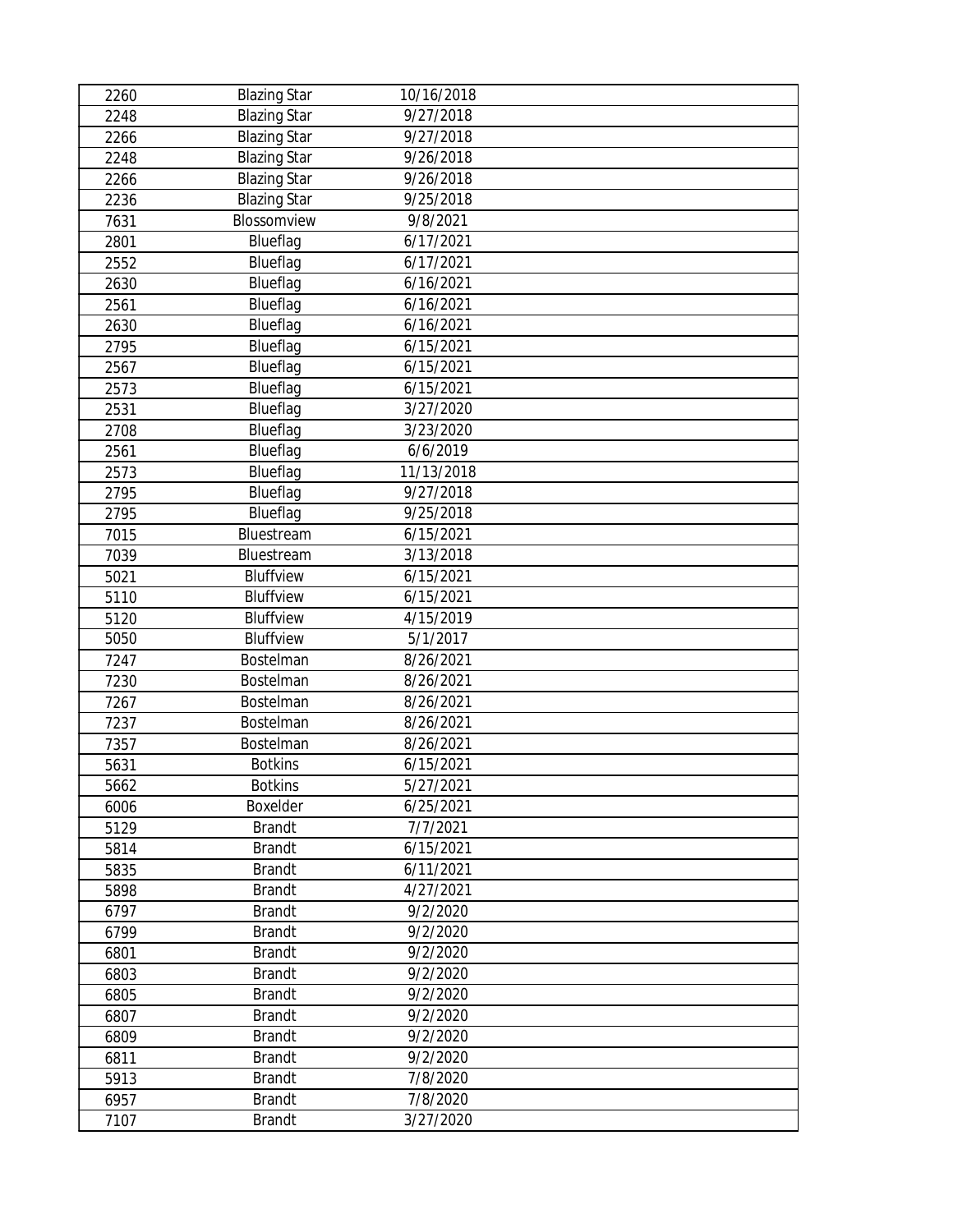| 5835 | <b>Brandt</b>       | 4/15/2019              |  |
|------|---------------------|------------------------|--|
| 7131 | <b>Brandt Vista</b> | 6/16/2021              |  |
| 7241 | <b>Brandt Vista</b> | 6/15/2021              |  |
| 7350 | <b>Brandt Vista</b> | 6/7/2019               |  |
| 7350 | <b>Brandt Vista</b> | 11/15/2018             |  |
| 6941 | Breckenwood         | 6/15/2021              |  |
| 8298 | Briar Ridge         | 7/8/2020               |  |
| 6077 | <b>Brown Deer</b>   | 8/4/2021               |  |
| 6125 | Buckman             | 6/15/2021              |  |
| 6143 | Buckman             | 6/15/2021              |  |
| 6125 | <b>Buckman</b>      | 7/9/2020               |  |
| 6126 | Buckman             | 6/6/2019               |  |
| 6137 | <b>Buckman</b>      | 3/13/2018              |  |
| 5240 | <b>Buckner</b>      | 3/13/2018              |  |
| 4509 | <b>Bufort D</b>     | 3/29/2019              |  |
| 8118 | Bushclover          | $\frac{1}{5}/3/2022$   |  |
| 8038 | <b>Bushclover</b>   | 6/16/2021              |  |
| 8026 | <b>Bushclover</b>   | 6/16/2021              |  |
| 8002 | <b>Bushclover</b>   | 6/10/2021              |  |
| 8002 | Bushclover          | 11/15/2018             |  |
| 8196 | Bushclover          | 11/15/2018             |  |
| 9105 | Buttercup           | 6/16/2021              |  |
| 9069 | Buttercup           | 6/15/2021              |  |
| 9105 | Buttercup           | 9/27/2018              |  |
| 9105 | Buttercup           | 9/26/2018              |  |
| 8933 | Cadet               | 2/28/2017              |  |
| 5914 | Cadman              | 6/15/2021              |  |
| 7380 | Calmcrest           | 6/15/2021              |  |
| 8523 | Cameo               | 6/15/2021              |  |
| 5531 | Camerford           | 6/15/2021              |  |
| 8751 | Cannondale          | 10/17/2020             |  |
| 7146 | Caribe              | 10/6/2021              |  |
| 7206 | Carmelita           | 1/26/2021              |  |
| 7231 | Carmelita           | 6/7/2019               |  |
| 6820 | Casa Grande         | 6/15/2021              |  |
| 8835 | Casselberry         | $\frac{1}{6}$ /15/2021 |  |
| 5055 | Catalpa             | 6/16/2021              |  |
| 3011 | Cattail             | 6/28/2021              |  |
| 3005 | Cattail             | 6/16/2021              |  |
| 3005 | Cattail             | 6/16/2021              |  |
| 3071 | Cattail             | 9/25/2018              |  |
| 7390 | Cedar Knolls        | 6/15/2021              |  |
| 7301 | Cedar Knolls        | 4/1/2019               |  |
| 8929 | Cedargate           | 6/15/2021              |  |
| 8928 | Cedargate           | 6/11/2021              |  |
| 8938 | Cedargate           | 5/26/2021              |  |
| 6420 | Celestine           | 6/15/2021              |  |
| 6621 | Celestine           | 6/15/2021              |  |
| 6615 | Celestine           | 5/26/2021              |  |
| 6615 | Celestine           | 9/28/2018              |  |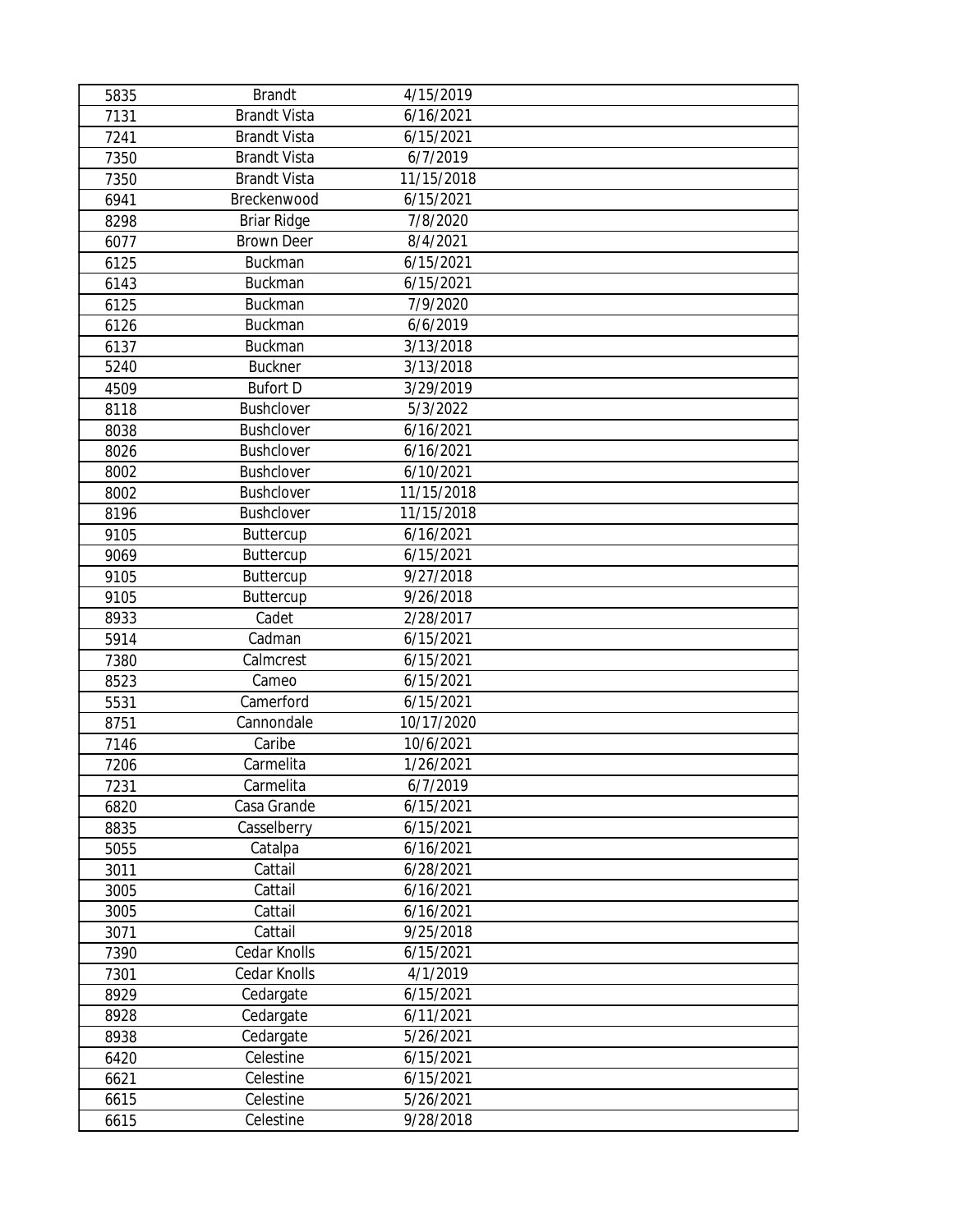| 7164 | Chadbourne   | 6/15/2021              |  |
|------|--------------|------------------------|--|
| 7121 | Chadbourne   | 6/15/2021              |  |
| 7121 | Chadbourne   | 9/18/2019              |  |
| 7121 | Chadbourne   | 6/6/2019               |  |
| 7172 | Chadbourne   | 3/28/2019              |  |
| 5961 | Chambersburg | 6/15/2021              |  |
| 4885 | Chambersburg | 6/15/2021              |  |
| 5968 | Chambersburg | 5/27/2021              |  |
| 6698 | Chambersburg | 4/1/2019               |  |
| 6601 | Chambersburg | 3/28/2019              |  |
| 7079 | Charing      | 6/26/2018              |  |
| 8851 | Charity      | 6/15/2021              |  |
| 6737 | Charlesgate  | 8/9/2021               |  |
| 6807 | Charlesgate  | 6/21/2021              |  |
| 5750 | Charlesgate  | 6/16/2021              |  |
| 6000 | Charlesgate  | 6/15/2021              |  |
| 5687 | Charlesgate  | 6/15/2021              |  |
| 6517 | Charlesgate  | 6/15/2021              |  |
| 5987 | Charlesgate  | 6/15/2021              |  |
| 6727 | Charlesgate  | 6/6/2019               |  |
| 6110 | Charlesgate  | 12/28/2021             |  |
| 5837 | Charlesgate  | $\overline{5}/26/2021$ |  |
| 6968 | Charlesgate  | 7/30/2019              |  |
| 6686 | Charlesgate  | 6/24/2019              |  |
| 6687 | Charlesgate  | 4/1/2019               |  |
| 5827 | Charlesgate  | 3/29/2019              |  |
| 5987 | Charlesgate  | 3/13/2018              |  |
| 6968 | Charlesgate  | 8/3/2017               |  |
| 6567 | Charlesworth | 7/9/2020               |  |
| 7401 | Chatlake     | 6/15/2021              |  |
| 7140 | Chatlake     | 6/15/2021              |  |
| 7218 | Chatlake     | 5/28/2021              |  |
| 7112 | Chatlake     | 2/1/2019               |  |
| 7117 | Chatlake     | 2/1/2019               |  |
| 7320 | Chatlake     | 6/28/2018              |  |
| 5972 | Chatsworth   | $\frac{1}{6}$ /15/2021 |  |
| 5949 | Chatsworth   | 6/15/2021              |  |
| 8774 | Cheers       | 6/15/2021              |  |
| 8127 | Cherry Birch | 6/25/2021              |  |
| 8118 | Cherry Birch | 6/17/2021              |  |
| 8136 | Cherry Birch | 6/17/2021              |  |
| 8870 | Cherrygate   | 5/27/2021              |  |
| 4960 | Chesham      | 11/15/2018             |  |
| 4944 | Chesham      | $\frac{1}{3}$ /13/2018 |  |
| 6310 | Cheviot      | 6/16/2021              |  |
| 6313 | Cheviot      | 6/15/2021              |  |
| 8341 | Chinaberry   | 6/15/2021              |  |
| 8301 | Chinaberry   | 3/13/2018              |  |
| 6442 | Chippingdon  | 6/15/2021              |  |
| 6434 | Chippingdon  | 6/15/2021              |  |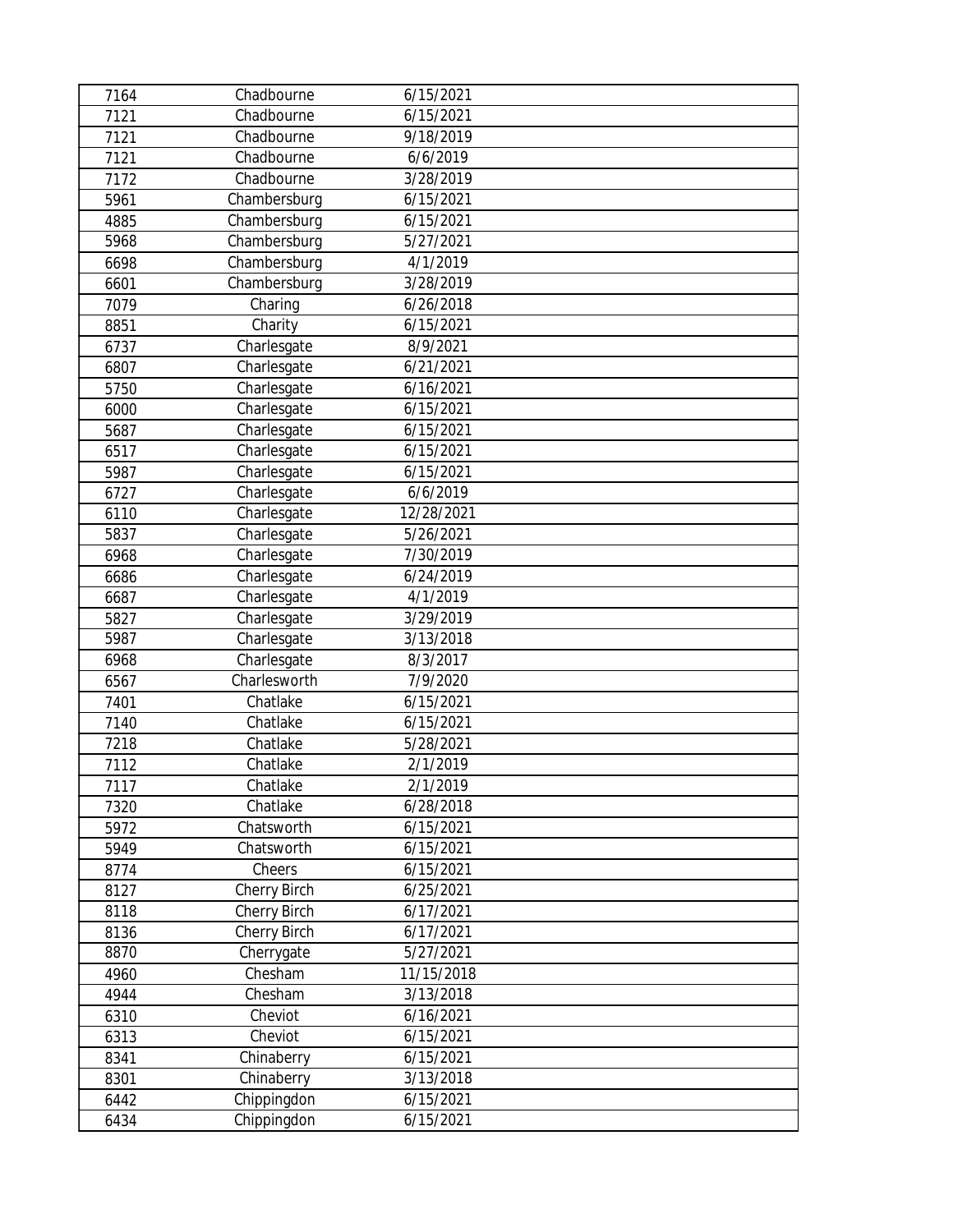| 6458 | Chippingdon            | 7/9/2020   |  |
|------|------------------------|------------|--|
| 6370 | Chippingdon            | 6/6/2019   |  |
| 6370 | Chippingdon            | 3/13/2018  |  |
| 6442 | Chippingdon            | 4/25/2017  |  |
| 8877 | Choice                 | 7/9/2020   |  |
| 8760 | Christygate            | 6/15/2021  |  |
| 8770 | Christygate            | 9/2/2020   |  |
| 8790 | Christygate            | 7/9/2020   |  |
| 8740 | Christygate            | 8/23/2019  |  |
| 8730 | Christygate            | 6/12/2019  |  |
| 8880 | Christygate            | 3/29/2019  |  |
| 6183 | <b>Churchill Downs</b> | 6/15/2021  |  |
| 6800 | Cicero                 | 6/15/2021  |  |
| 7128 | Citadel                | 6/16/2021  |  |
| 7128 | Citadel                | 6/16/2021  |  |
| 7109 | Citadel                | 5/26/2021  |  |
| 6921 | Citrus                 | 6/24/2019  |  |
| 7160 | Claircrest             | 6/17/2021  |  |
| 7190 | Claircrest             | 6/16/2021  |  |
| 7200 | Claircrest             | 5/6/2020   |  |
| 7179 | Claircrest             | 6/12/2019  |  |
| 7136 | Claybeck               | 6/15/2021  |  |
| 7045 | Claybeck               | 6/15/2021  |  |
| 7281 | Claybeck               | 6/15/2021  |  |
| 7045 | Claybeck               | 7/9/2020   |  |
| 7219 | Claybeck               | 6/15/2021  |  |
| 7124 | Claybeck               | 6/15/2021  |  |
| 5921 | Clearlake              | 6/15/2021  |  |
| 6001 | Clearlake              | 6/15/2021  |  |
| 7060 | Cliffwood              | 10/14/2019 |  |
| 6519 | Cloud                  | 3/27/2020  |  |
| 6529 | Cloud                  | 4/1/2019   |  |
| 5271 | Coco                   | 3/27/2020  |  |
| 7345 | Cohasset               | 6/15/2021  |  |
| 7308 | Cohasset               | 6/15/2021  |  |
| 7179 | Cohasset               | 6/11/2021  |  |
| 7279 | Cohasset               | 5/5/2022   |  |
| 7380 | Colegrove              | 6/15/2021  |  |
| 7315 | Colegrove              | 6/6/2019   |  |
| 7261 | Colegrove              | 3/28/2019  |  |
| 5401 | Coleraine              | 5/30/2019  |  |
| 1003 | Colonial               | 6/15/2021  |  |
| 1009 | Colonial Way           | 6/7/2021   |  |
| 1039 | Colonial Way           | 7/8/2020   |  |
| 3136 | Coneflower             | 6/17/2021  |  |
| 3124 | Coneflower             | 5/22/2019  |  |
| 3190 | Coneflower             | 11/13/2018 |  |
| 5829 | Corlett                | 5/30/2019  |  |
| 5829 | Corlett Ct             | 11/6/2021  |  |
| 5914 | Corsica                | 7/9/2020   |  |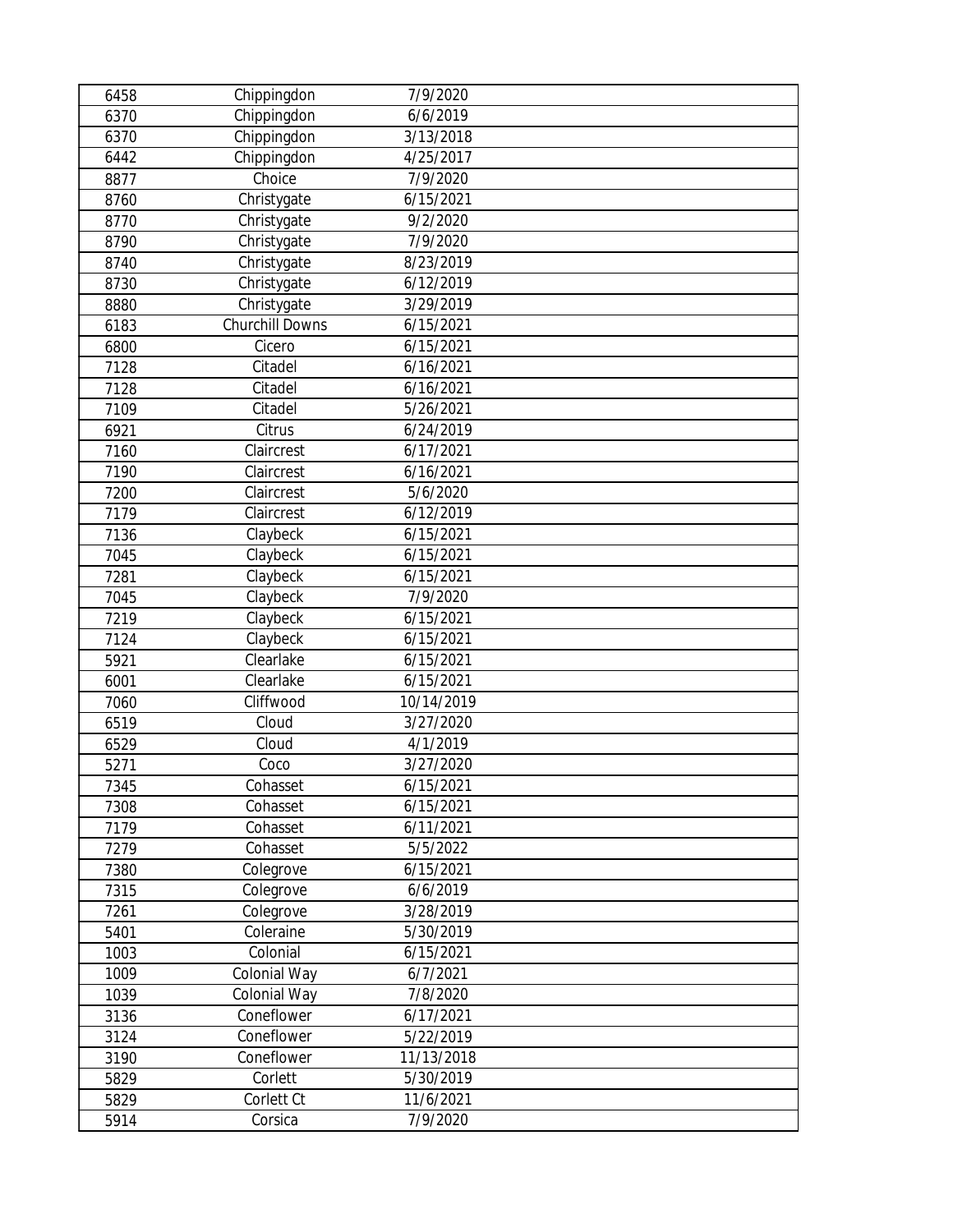| 7207 | Cosner       | 2/24/2022  |  |
|------|--------------|------------|--|
| 7318 | Cosner       | 12/13/2018 |  |
| 5695 | Cottonwood   | 1/27/2020  |  |
| 5711 | Cottonwood   | 1/27/2020  |  |
| 5702 | Cottonwood   | 11/15/2018 |  |
| 4902 | Country Park | 6/16/2021  |  |
| 4971 | Country Park | 6/15/2021  |  |
| 6588 | Crabtree     | 8/26/2021  |  |
| 5756 | Craigmont    | 6/15/2021  |  |
| 8432 | Creek Bed    | 4/1/2019   |  |
| 4809 | Creeknoll    | 6/15/2021  |  |
| 4827 | Creeknoll    | 5/27/2021  |  |
| 4827 | Creeknoll    | 7/12/2019  |  |
| 4817 | Creeknoll    | 4/8/2019   |  |
| 6157 | Cruxten      | 6/15/2021  |  |
| 6216 | Cruxten      | 6/15/2021  |  |
| 6225 | Cruxten      | 10/7/2019  |  |
| 6217 | Cruxten      | 4/15/2019  |  |
| 8910 | Cypressgate  | 6/15/2021  |  |
| 7553 | Dalmation    | 6/15/2021  |  |
| 7607 | Damascus     | 6/16/2021  |  |
| 7607 | Damascus     | 6/16/2021  |  |
| 7371 | Damascus     | 6/6/2019   |  |
| 7383 | Damascus     | 4/1/2019   |  |
| 8861 | Davidgate    | 3/15/2022  |  |
| 8971 | Davidgate    | 6/15/2021  |  |
| 8821 | Davidgate    | 6/27/2019  |  |
| 8831 | Davidgate    | 4/1/2019   |  |
| 8931 | Davidgate    | 11/15/2018 |  |
| 8940 | Davidgate    | 11/15/2018 |  |
| 5043 | Dayflower    | 6/17/2021  |  |
| 5121 | Dayflower    | 6/17/2021  |  |
| 5142 | Dayflower    | 6/16/2021  |  |
| 5019 | Dayflower    | 6/15/2021  |  |
| 5103 | Dayflower    | 6/15/2021  |  |
| 515  | Dayflower    | 7/8/2019   |  |
| 5034 | Dayflower    | 11/15/2018 |  |
| 8687 | Deer Bend    | 6/15/2021  |  |
| 6869 | Deer Bluff   | 6/17/2021  |  |
| 6640 | Deer Bluff   | 6/15/2021  |  |
| 6529 | Deer Bluff   | 6/15/2021  |  |
| 6679 | Deer Bluff   | 5/26/2021  |  |
| 6629 | Deer Bluff   | 3/28/2019  |  |
| 6919 | Deer Bluff   | 8/3/2017   |  |
| 8718 | Deer Chase   | 4/18/2022  |  |
| 8828 | Deer Chase   | 6/15/2021  |  |
| 8718 | Deer Chase   | 6/15/2021  |  |
| 8818 | Deer Hallow  | 6/15/2021  |  |
| 6529 | Deer Meadows | 1/26/2021  |  |
| 6835 | Deer Ridge   | 6/15/2021  |  |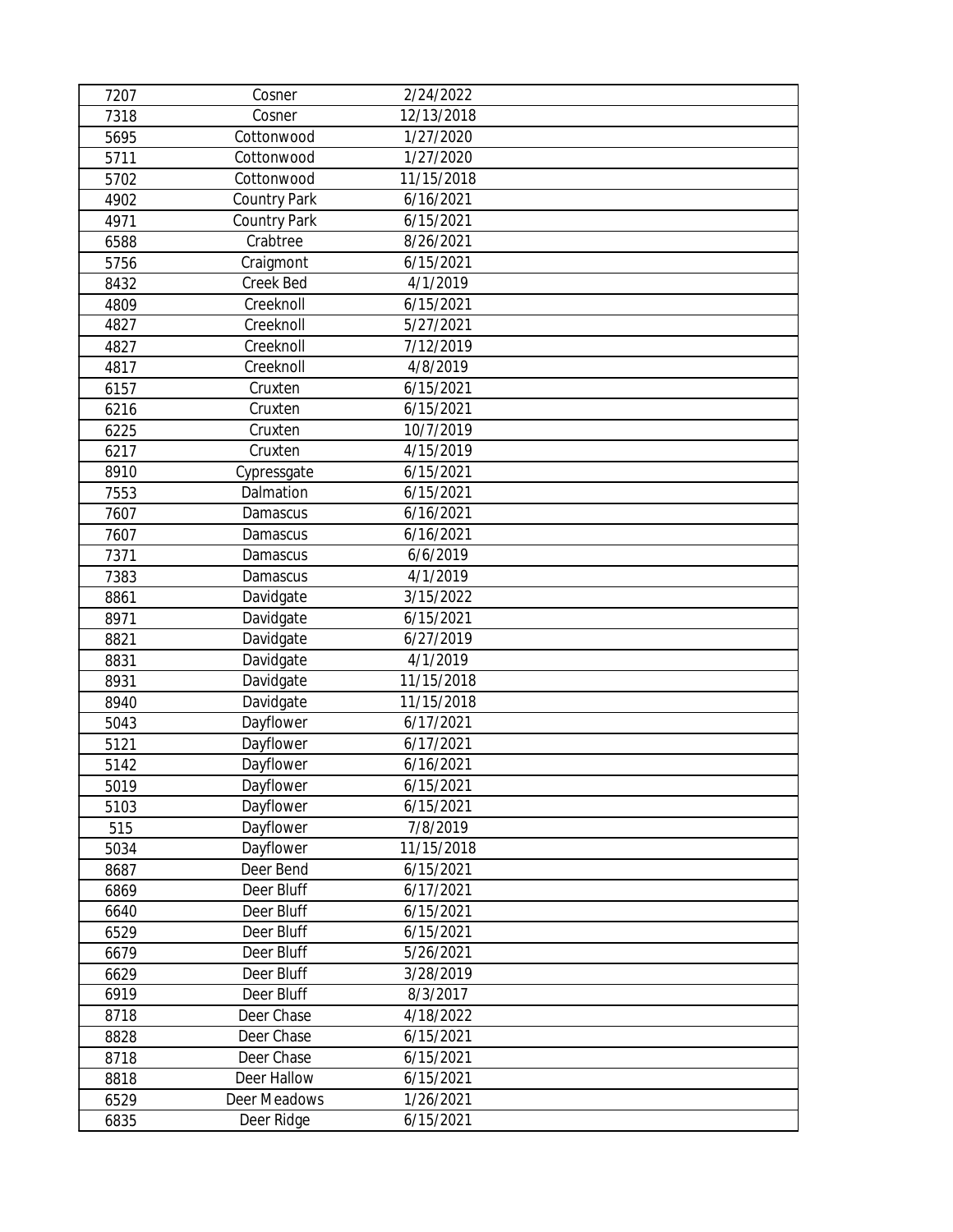| 6884 | Deer Ridge           | 6/15/2021  |  |
|------|----------------------|------------|--|
| 6875 | Deer Ridge           | 4/1/2019   |  |
| 6795 | Deer Ridge           | 6/11/2018  |  |
| 8826 | Deer Valley          | 6/15/2021  |  |
| 8727 | Deer Valley          | 6/1/2021   |  |
| 8677 | Deer Valley          | 10/17/2020 |  |
| 6170 | Derby                | 6/23/2021  |  |
| 6170 | Derby                | 6/15/2021  |  |
| 7646 | Devonwood            | 8/19/2021  |  |
| 7668 | Devonwood            | 7/12/2021  |  |
| 7661 | Devonwood            | 6/15/2021  |  |
| 7673 | Devonwood Ct         | 8/26/2021  |  |
| 6691 | Dial                 | 6/15/2021  |  |
| 7401 | Dial                 | 6/15/2021  |  |
| 6656 | Dial                 | 7/9/2020   |  |
| 6719 | Dial                 | 4/1/2019   |  |
| 6839 | Dial                 | 6/17/2021  |  |
| 8485 | Doe Run              | 6/6/2019   |  |
| 3201 | Dry Run              | 6/17/2021  |  |
| 3260 | Dry Run              | 6/15/2021  |  |
| 3254 | Dry Run              | 7/8/2020   |  |
| 3233 | Dry Run              | 11/13/2018 |  |
| 3260 | Dry Run              | 11/13/2018 |  |
| 3203 | Dry Run              | 9/27/2018  |  |
| 3257 | Dry Run              | 9/27/2018  |  |
| 3203 | Dry Run              | 9/26/2018  |  |
| 3257 | Dry Run              | 9/26/2018  |  |
| 8417 | Eagle Pass           | 8/26/2021  |  |
| 8314 | Eagle Pass           | 6/15/2021  |  |
| 8490 | Eagle Pass           | 4/13/2017  |  |
| 4634 | Elysian              | 7/8/2020   |  |
| 6434 | <b>Emerald Downs</b> | 9/17/2021  |  |
| 6434 | <b>Emerald Downs</b> | 6/27/2021  |  |
| 6474 | <b>Emerald Downs</b> | 6/16/2021  |  |
| 6473 | <b>Emerald Downs</b> | 6/15/2021  |  |
| 8891 | Emeraldgate          | 6/15/2021  |  |
| 8640 | Emeraldgate          | 7/9/2020   |  |
| 8640 | Emeraldgate          | 3/27/2020  |  |
| 8800 | Emeraldgate          | 3/27/2020  |  |
| 8927 | Emeraldgate          | 6/7/2019   |  |
| 8771 | Emeraldgate          | 6/5/2018   |  |
| 7132 | Encanto              | 10/25/2021 |  |
| 7132 | Encanto              | 6/15/2021  |  |
| 7132 | Encanto              | 6/15/2021  |  |
| 6859 | Evergreen            | 6/11/2021  |  |
| 6309 | Falkland             | 6/17/2021  |  |
| 6133 | Falkland             | 6/27/2019  |  |
| 6130 | Falkland             | 4/1/2019   |  |
| 6106 | Farmborough          | 6/18/2021  |  |
| 6178 | Farmborough          | 6/12/2019  |  |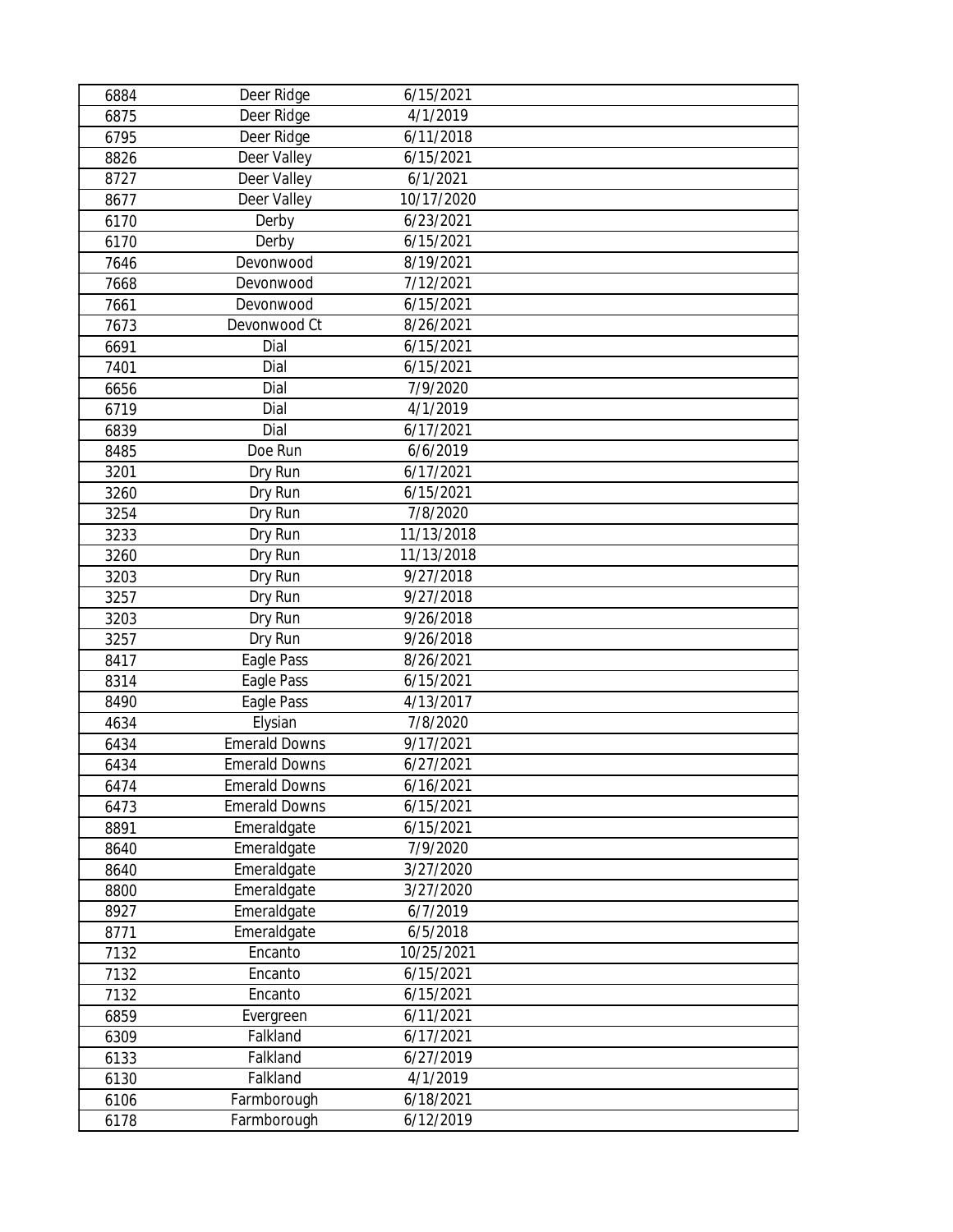| 6106 | Farmborough         | 4/1/2019   |  |
|------|---------------------|------------|--|
| 6161 | Farmborough         | 4/19/2017  |  |
| 7861 | Fernback            | 6/15/2021  |  |
| 7861 | Fernbank            | 5/4/2022   |  |
| 7830 | Fernbank            | 6/15/2021  |  |
| 4853 | Fishburd            | 6/15/2021  |  |
| 5225 | Fishburg            | 6/15/2021  |  |
| 6318 | Fishburg            | 6/15/2021  |  |
| 5370 | Fishburg            | 6/12/2019  |  |
| 5312 | Fishburg            | 6/7/2019   |  |
| 5171 | Fishburg            | 6/6/2019   |  |
| 5180 | Fishburg            | 3/13/2018  |  |
| 5826 | Fisher A            | 7/11/2018  |  |
| 4875 | Flagstone           | 6/15/2021  |  |
| 6657 | <b>Flat Creek</b>   | 6/15/2021  |  |
| 6633 | <b>Flat Creek</b>   | 6/12/2019  |  |
| 5489 | Flotron             | 6/15/2021  |  |
| 5274 | Flotron             | 7/7/2020   |  |
| 5226 | Flotron             | 7/6/2020   |  |
| 5250 | Flotron             | 7/6/2020   |  |
| 6274 | Flotron             | 4/1/2019   |  |
| 4048 | Forestedge          | 6/23/2021  |  |
| 4057 | Forestedge          | 6/16/2021  |  |
| 4072 | Forestedge          | 5/22/2019  |  |
| 4069 | Forestedge          | 4/1/2019   |  |
| 4105 | Forestedge          | 11/13/2018 |  |
| 4027 | Forestedge          | 9/27/2018  |  |
| 4060 | Forestedge          | 9/27/2018  |  |
| 4060 | Forestedge          | 9/26/2018  |  |
| 4069 | Forestedge          | 9/26/2018  |  |
| 8901 | Gardengate          | 6/15/2021  |  |
| 8575 | Gateview            | 5/26/2021  |  |
| 8510 | Gateview            | 3/27/2020  |  |
| 6515 | Glen Ivy            | 5/27/2021  |  |
| 6534 | Glen Ivy            | 7/9/2020   |  |
| 7300 | Glengate            | 6/15/2021  |  |
| 6120 | Green Knolls        | 7/19/2021  |  |
| 6128 | <b>Green Knolls</b> | 6/23/2021  |  |
| 6065 | <b>Green Knolls</b> | 5/26/2021  |  |
| 6630 | <b>Green Lee</b>    | 3/28/2019  |  |
| 6208 | Greenfield Way      | 6/24/2021  |  |
| 6365 | Greenfield Way      | 6/15/2021  |  |
| 6376 | Greenfield Way      | 6/10/2018  |  |
| 6883 | Greentree           | 7/25/2018  |  |
| 7409 | Greydale            | 6/16/2021  |  |
| 7300 | Greydale            | 6/15/2021  |  |
| 7401 | Greydale            | 6/15/2021  |  |
| 6516 | Grovehill           | 6/15/2021  |  |
| 5826 | Handel              | 6/11/2021  |  |
| 7846 | Harshmanville       | 8/3/2021   |  |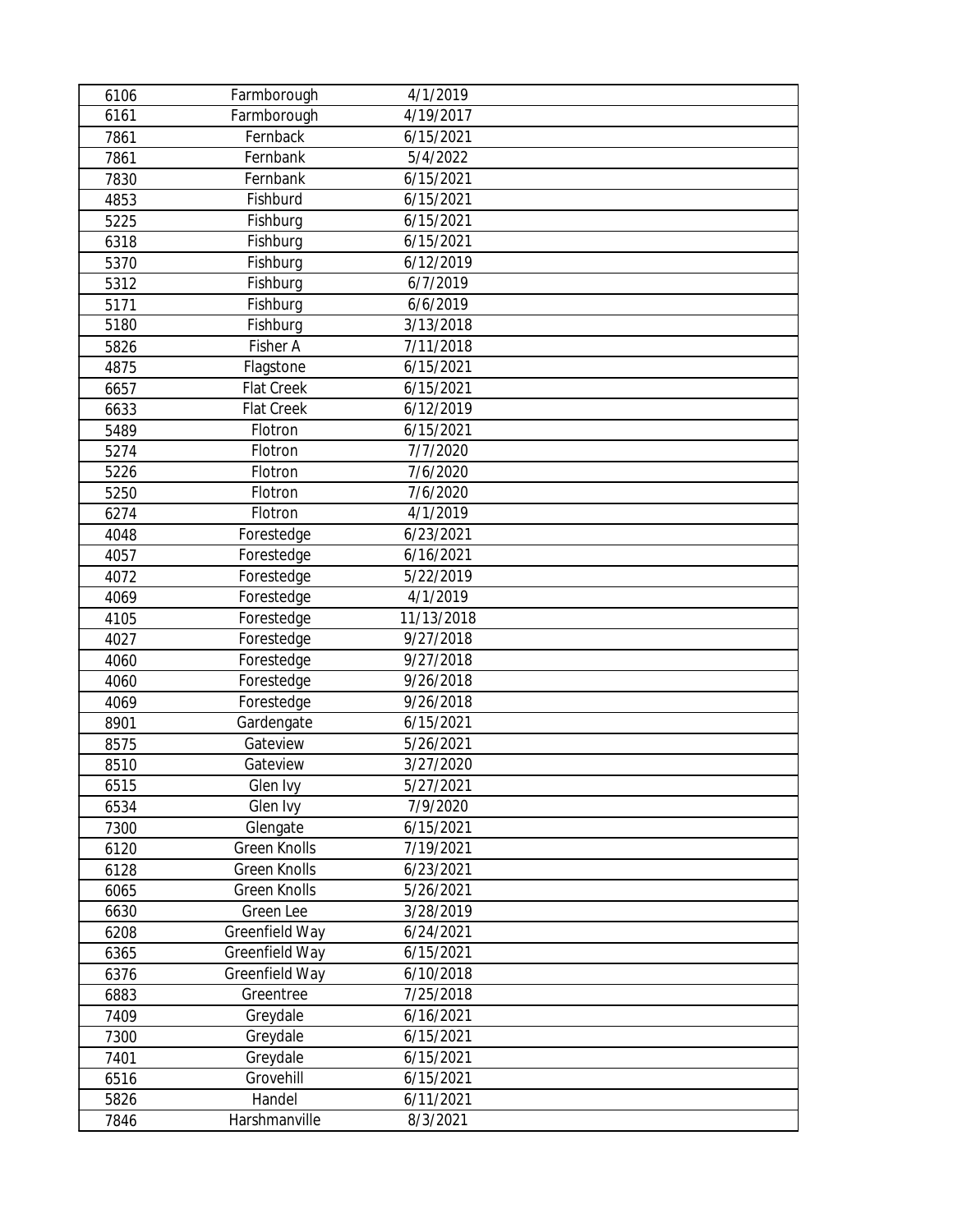| 5111 | Harshmanville | 6/16/2021  |  |
|------|---------------|------------|--|
| 5000 | Harshmanville | 6/15/2021  |  |
| 6266 | Harshmanville | 6/15/2021  |  |
| 7842 | Harshmanville | 6/15/2021  |  |
| 7251 | Harshmanville | 6/15/2021  |  |
| 5669 | Harshmanville | 6/15/2021  |  |
| 6348 | Harshmanville | 6/15/2021  |  |
| 7119 | Harshmanville | 6/15/2021  |  |
| 7837 | Harshmanville | 6/15/2021  |  |
| 5100 | Harshmanville | 6/15/2021  |  |
| 6668 | Harshmanville | 5/27/2021  |  |
| 7838 | Harshmanville | 7/8/2020   |  |
| 7231 | Harshmanville | 7/6/2020   |  |
| 7435 | Harshmanville | 7/6/2020   |  |
| 7838 | Harshmanville | 3/27/2020  |  |
| 7845 | Harshmanville | 7/8/2019   |  |
| 7037 | Harshmanville | 6/6/2019   |  |
| 7442 | Harshmanville | 6/6/2019   |  |
| 7861 | Harshmanville | 4/8/2019   |  |
| 6661 | Harshmanville | 4/1/2019   |  |
| 5199 | Harshmanville | 12/24/2018 |  |
| 6655 | Harshmanville | 12/24/2018 |  |
| 7701 | Harshmanville | 11/15/2018 |  |
| 5199 | Harshmanville | 5/30/2017  |  |
| 6517 | Harshmanville | 5/30/2017  |  |
| 7065 | Harshmanville | 5/9/2022   |  |
| 5492 | Harshmanville | 6/22/2021  |  |
| 7231 | Harshmanville | 6/21/2021  |  |
| 7423 | Harshmanville | 6/15/2021  |  |
| 7065 | Harshmanville | 6/15/2021  |  |
| 6812 | Harshmanville | 6/15/2021  |  |
| 5926 | Hartwick      | 6/15/2021  |  |
| 5963 | Hartwick      | 6/15/2021  |  |
| 5926 | Hartwick      | 6/6/2019   |  |
| 6638 | Helwig        | 6/15/2021  |  |
| 6681 | Helwig        | 4/15/2019  |  |
| 6645 | Helwig        | 11/15/2018 |  |
| 6041 | Hemingway     | 10/25/2021 |  |
| 6303 | Hemingway     | 9/30/2021  |  |
| 6105 | Hemingway     | 6/27/2021  |  |
| 6401 | Hemingway     | 6/15/2021  |  |
| 6100 | Hemingway     | 6/15/2021  |  |
| 6303 | Hemingway     | 6/15/2021  |  |
| 6512 | Hemingway     | 6/6/2019   |  |
| 6404 | Hemingway     | 6/6/2019   |  |
| 4672 | Hialeah Park  | 3/28/2019  |  |
| 7024 | Highbury      | 9/23/2021  |  |
| 6711 | Highbury      | 6/17/2021  |  |
| 6842 | Highbury      | 5/26/2021  |  |
| 6428 | Highbury      | 7/9/2020   |  |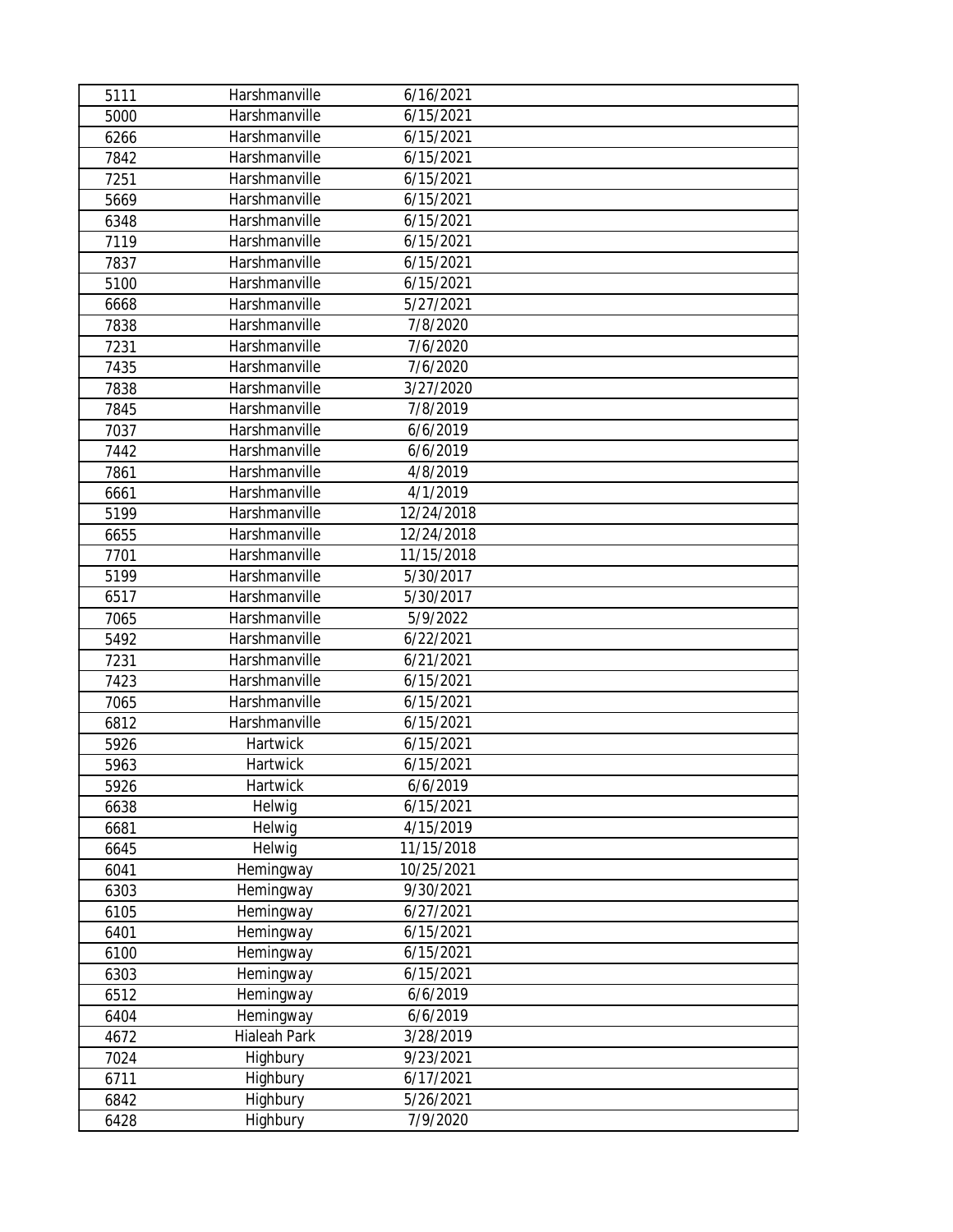| 6471 | Highbury            | 11/15/2018             |  |
|------|---------------------|------------------------|--|
| 6824 | Highbury            | 4/3/2017               |  |
| 5827 | Hinckley            | 6/15/2021              |  |
| 5852 | Hinckley            | 8/24/2018              |  |
| 6144 | Holbrook            | 7/8/2020               |  |
| 6336 | Holbrook            | 7/7/2020               |  |
| 6352 | Holbrook            | 7/6/2020               |  |
| 6336 | Holbrook            | 4/1/2019               |  |
| 9886 | <b>Hollow Tree</b>  | 6/7/2019               |  |
| 6020 | Honeygate           | 6/16/2021              |  |
| 6020 | Honeygate           | 6/16/2021              |  |
| 6065 | Honeygate           | 3/27/2020              |  |
| 6045 | Honeygate           | 6/17/2019              |  |
| 7036 | Hubbard             | 6/15/2021              |  |
| 6822 | Hubbard             | 6/15/2021              |  |
| 5753 | Hubbard             | 6/15/2021              |  |
| 5730 | Hubbard             | 6/15/2021              |  |
| 7016 | Hubbard             | 5/27/2021              |  |
| 7016 | Hubbard             | 5/26/2021              |  |
| 7036 | Hubbard             | 4/3/2019               |  |
| 8284 | <b>Hunters Halt</b> | 6/16/2021              |  |
| 8284 | <b>Hunters Halt</b> | 6/16/2021              |  |
| 8276 | <b>Hunters Halt</b> | 6/15/2021              |  |
| 7900 | Huntsman            | 4/1/2019               |  |
| 7351 | Huntsview           | 6/15/2021              |  |
| 7341 | Huntsview           | 6/15/2021              |  |
| 7350 | Huntsview           | 6/15/2021              |  |
| 7331 | Huntsview           | 6/15/2021              |  |
| 7360 | Huntsview           | 7/6/2020               |  |
| 6518 | Innsdale            | 6/15/2021              |  |
| 6518 | Innsdale            | 5/18/2017              |  |
| 6529 | Innsdale            | 5/15/2017              |  |
| 5441 | Johannsen           | 7/29/2020              |  |
| 6888 | Jonetta             | 3/28/2019              |  |
| 4548 | Kapp                | 6/15/2021              |  |
| 4681 | Kautz               | 4/15/2019              |  |
| 4573 | Keeneland           | 6/6/2019               |  |
| 5080 | Key West            | 6/6/2019               |  |
| 7221 | Kirkview            | 6/15/2021              |  |
| 4397 | Kitridge            | $\frac{1}{6}$ /21/2021 |  |
| 4396 | Kitridge            | 6/15/2021              |  |
| 4308 | Kitridge            | 6/15/2021              |  |
| 4248 | Kitridge            | 6/15/2021              |  |
| 4315 | Kitridge            | 7/6/2020               |  |
| 4333 | Kitridge            | 3/27/2020              |  |
| 4380 | Kitridge            | 4/1/2019               |  |
| 7021 | Kitty               | 6/6/2019               |  |
| 7278 | Klyemore            | 6/15/2021              |  |
| 4676 | Knobhill            | 6/15/2021              |  |
| 4526 | Korner              | 6/6/2019               |  |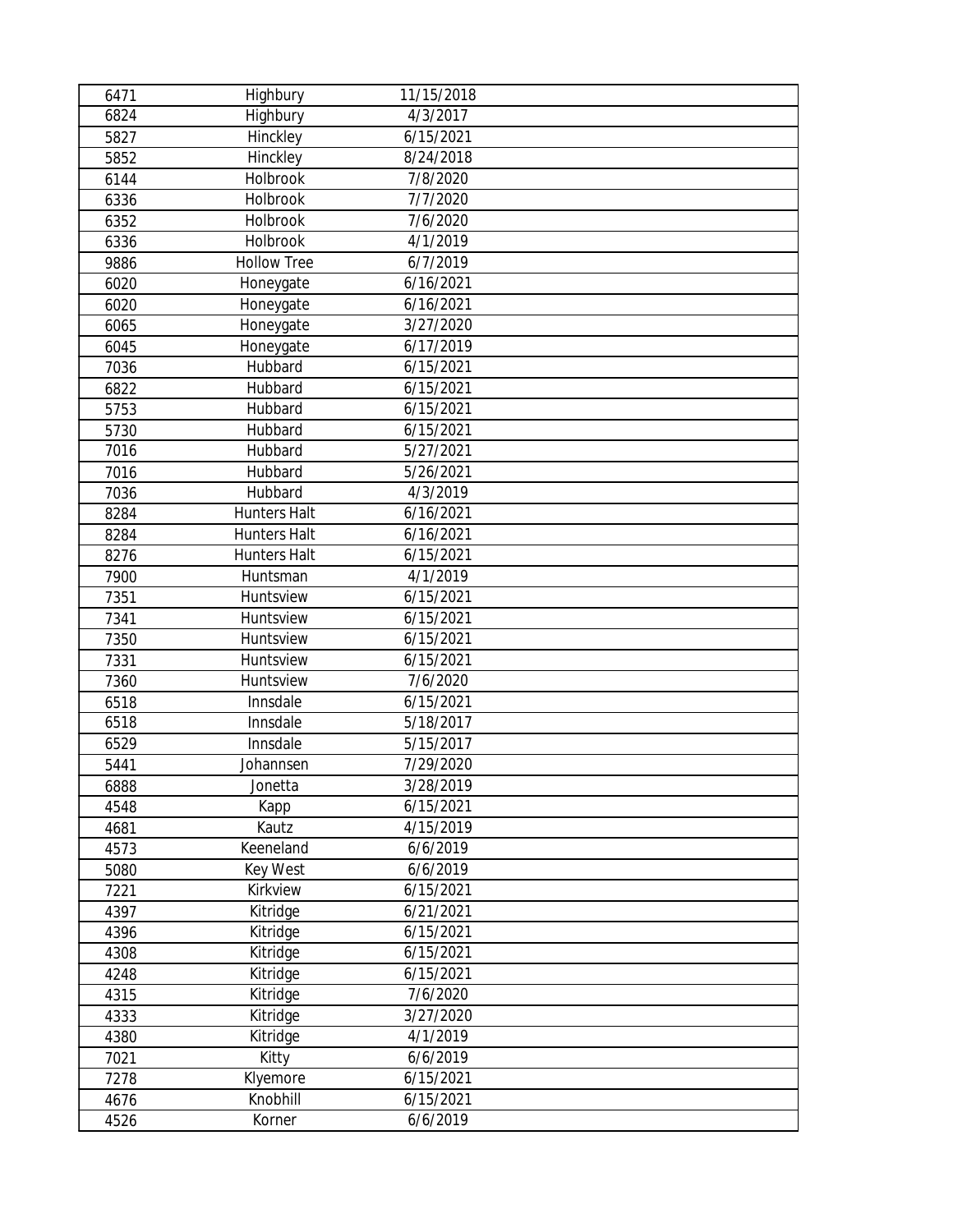| 9328 | Lakeside   | 6/18/2021 |  |
|------|------------|-----------|--|
| 9385 | Lakeside   | 6/17/2021 |  |
| 1047 | Lakeside   | 6/17/2021 |  |
| 9358 | Lakeside   | 6/15/2021 |  |
| 4387 | Lambeth    | 7/19/2021 |  |
| 4354 | Lambeth    | 6/15/2021 |  |
| 5140 | Larchview  | 6/17/2021 |  |
| 5060 | Larchview  | 6/15/2021 |  |
| 4820 | Larchview  | 10/7/2019 |  |
| 6411 | Larcomb    | 6/15/2021 |  |
| 6411 | Larcomb    | 7/21/2020 |  |
| 6331 | Larcomb    | 7/9/2020  |  |
| 6037 | Laurel     | 7/9/2020  |  |
| 6816 | Laurelview | 3/10/2022 |  |
| 6845 | Laurelview | 6/15/2021 |  |
| 6860 | Laurelview | 6/15/2021 |  |
| 6820 | Laurelview | 3/28/2019 |  |
| 6299 | Leawood    | 6/16/2021 |  |
| 6235 | Leawood    | 5/27/2021 |  |
| 6428 | Leawood    | 4/15/2019 |  |
| 6520 | Lemans     | 6/17/2021 |  |
| 6536 | Lemans     | 4/30/2019 |  |
| 5119 | Lemoyne    | 6/11/2021 |  |
| 5100 | Lemoyne    | 3/28/2019 |  |
| 4399 | Leston     | 6/15/2021 |  |
| 4430 | Leston     | 6/15/2021 |  |
| 4430 | Leston     | 7/6/2020  |  |
| 4465 | Leston     | 6/15/2020 |  |
| 4430 | Leston     | 6/6/2019  |  |
| 4465 | Leston     | 4/15/2019 |  |
| 4394 | Leston     | 3/29/2018 |  |
| 4213 | Leston     | 3/15/2018 |  |
| 4465 | Leston     | 2/5/2018  |  |
| 5996 | Leycross   | 6/15/2021 |  |
| 6037 | Leycross   | 6/15/2021 |  |
| 6033 | Leycross   | 6/15/2021 |  |
| 6077 | Leycross   | 6/11/2021 |  |
| 6057 | Leycross   | 4/1/2019  |  |
| 6078 | Leycross   | 4/1/2019  |  |
| 6085 | Leycross   | 4/1/2019  |  |
| 5979 | Leycross   | 8/13/2018 |  |
| 6101 | Leyden     | 6/15/2021 |  |
| 5101 | Leyden     | 9/2/2020  |  |
| 5103 | Leyden     | 9/2/2020  |  |
| 5105 | Leyden     | 9/2/2020  |  |
| 5107 | Leyden     | 9/2/2020  |  |
| 5109 | Leyden     | 9/2/2020  |  |
| 5111 | Leyden     | 9/2/2020  |  |
| 5113 | Leyden     | 9/2/2020  |  |
| 5115 | Leyden     | 9/2/2020  |  |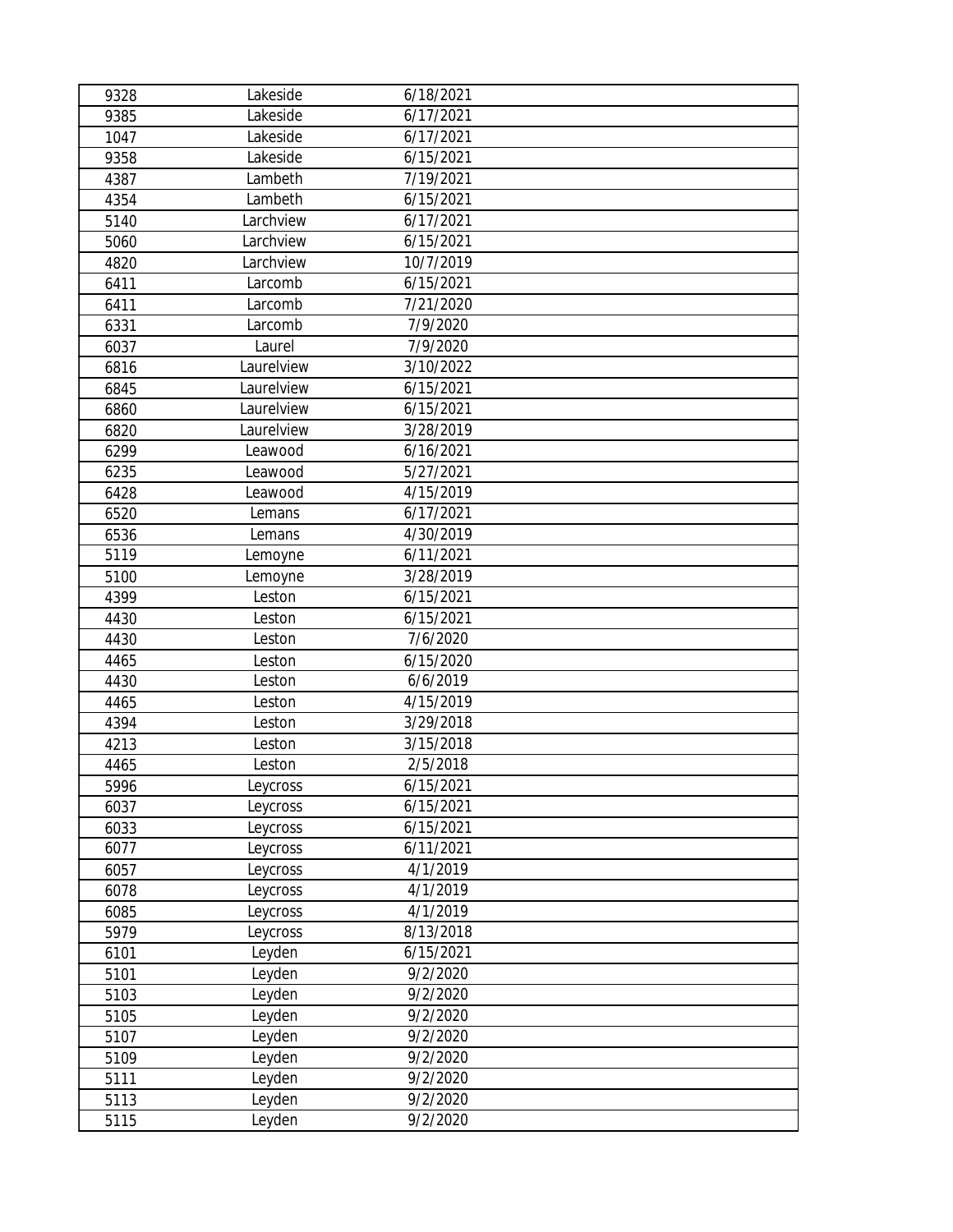| 5200 | Leyden | 9/2/2020              |  |
|------|--------|-----------------------|--|
| 5202 | Leyden | 9/2/2020              |  |
| 5204 | Leyden | 9/2/2020              |  |
| 5206 | Leyden | 9/2/2020              |  |
| 5208 | Leyden | 9/2/2020              |  |
| 5210 | Leyden | 9/2/2020              |  |
| 5212 | Leyden | 9/2/2020              |  |
| 5214 | Leyden | 9/2/2020              |  |
| 5301 | Leyden | 9/2/2020              |  |
| 5303 | Leyden | 9/2/2020              |  |
| 5305 | Leyden | 9/2/2020              |  |
| 5307 | Leyden | 9/2/2020              |  |
| 5309 | Leyden | 9/2/2020              |  |
| 5311 | Leyden | 9/2/2020              |  |
| 5313 | Leyden | 9/2/2020              |  |
| 5315 | Leyden | $\frac{1}{9/2/2020}$  |  |
| 5400 | Leyden | 9/2/2020              |  |
| 5402 | Leyden | 9/2/2020              |  |
| 5404 | Leyden | 9/2/2020              |  |
| 5406 | Leyden | $\frac{1}{9}$ /2/2020 |  |
| 5408 | Leyden | 9/2/2020              |  |
| 5410 | Leyden | 9/2/2020              |  |
| 5412 | Leyden | 9/2/2020              |  |
| 5414 | Leyden | 9/2/2020              |  |
| 5501 | Leyden | 9/2/2020              |  |
| 5503 | Leyden | 9/2/2020              |  |
| 5505 | Leyden | 9/2/2020              |  |
| 5507 | Leyden | 9/2/2020              |  |
| 5509 | Leyden | 9/2/2020              |  |
| 5511 | Leyden | 9/2/2020              |  |
| 5513 | Leyden | 9/2/2020              |  |
| 5515 | Leyden | 9/2/2020              |  |
| 5600 | Leyden | 9/2/2020              |  |
| 5602 | Leyden | 9/2/2020              |  |
| 5604 | Leyden | 9/2/2020              |  |
| 5606 | Leyden | 9/2/2020              |  |
| 5608 | Leyden | 9/2/2020              |  |
| 5610 | Leyden | 9/2/2020              |  |
| 5612 | Leyden | 9/2/2020              |  |
| 5614 | Leyden | 9/2/2020              |  |
| 5800 | Leyden | 9/2/2020              |  |
| 5802 | Leyden | 9/2/2020              |  |
| 5804 | Leyden | 9/2/2020              |  |
| 5806 | Leyden | 9/2/2020              |  |
| 5808 | Leyden | 9/2/2020              |  |
| 5810 | Leyden | 9/2/2020              |  |
| 5812 | Leyden | 9/2/2020              |  |
| 5814 | Leyden | 9/2/2020              |  |
| 6000 | Leyden | 9/2/2020              |  |
| 6002 | Leyden | 9/2/2020              |  |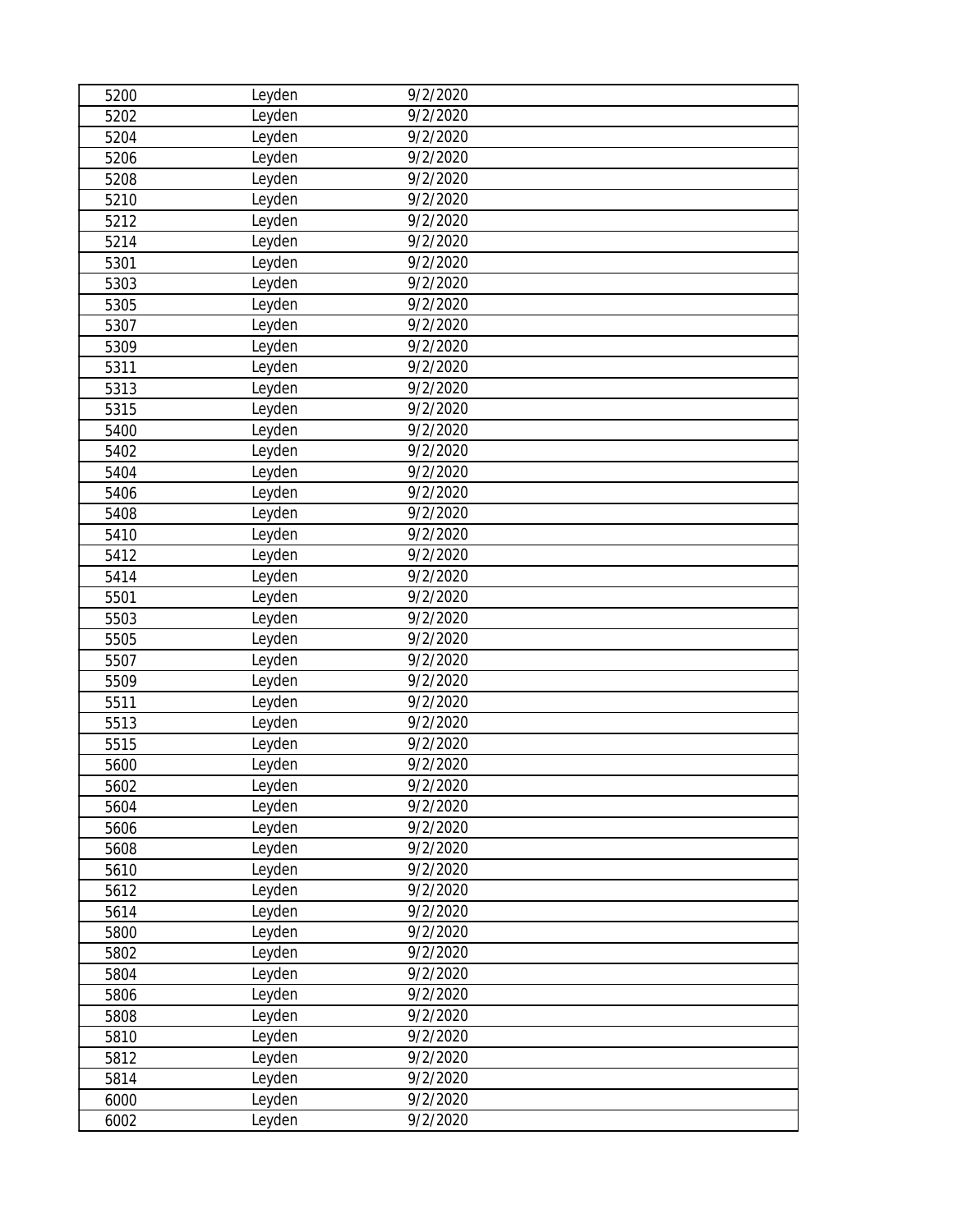| 6004 | Leyden       | 9/2/2020               |  |
|------|--------------|------------------------|--|
| 6006 | Leyden       | 9/2/2020               |  |
| 6008 | Leyden       | 9/2/2020               |  |
| 6010 | Leyden       | 9/2/2020               |  |
| 6012 | Leyden       | 9/2/2020               |  |
| 6014 | Leyden       | 9/2/2020               |  |
| 6164 | Little Creek | 3/1/2022               |  |
| 6612 | Loblolly     | 6/15/2021              |  |
| 6565 | Loblolly     | 11/26/2018             |  |
| 6644 | Loblolly     | 6/7/2018               |  |
| 6580 | Loblolly     | 3/13/2018              |  |
| 6979 | Locustview   | 7/19/2021              |  |
| 6710 | Locustview   | 6/15/2021              |  |
| 6804 | Locustview   | 6/15/2021              |  |
| 6981 | Locustview   | 5/27/2021              |  |
| 6981 | Locustview   | 6/12/2019              |  |
| 6803 | Locustview   | 3/13/2018              |  |
| 4850 | Lodgeview    | 6/15/2021              |  |
| 4855 | Lodgeview    | 5/26/2021              |  |
| 4684 | Longfellow   | $\frac{1}{6}$ /15/2021 |  |
| 4411 | Longfellow   | 6/15/2021              |  |
| 4678 | Longfellow   | 4/11/2018              |  |
| 5973 | Longford     | 7/20/2021              |  |
| 4984 | Longford     | 6/16/2021              |  |
| 6026 | Longford     | 6/15/2021              |  |
| 6050 | Longford     | 6/15/2021              |  |
| 5272 | Longford     | 6/15/2021              |  |
| 4948 | Longford     | 6/15/2021              |  |
| 5980 | Longford     | 6/15/2021              |  |
| 6328 | Longford     | 6/15/2021              |  |
| 6712 | Longford     | 6/15/2021              |  |
| 5901 | Longford     | 6/15/2021              |  |
| 4978 | Longford     | 6/15/2021              |  |
| 6825 | Longford     | 6/11/2021              |  |
| 6825 | Longford     | 6/11/2021              |  |
| 5814 | Longford     | 5/27/2021              |  |
| 5461 | Longford     | 3/27/2020              |  |
| 5273 | Longford     | 6/12/2019              |  |
| 5662 | Longford     | 5/30/2019              |  |
| 4919 | Longford     | 4/1/2019               |  |
| 7012 | Longford     | 4/1/2019               |  |
| 5600 | Longford     | 3/29/2019              |  |
| 5400 | Longford     | 3/28/2019              |  |
| 5340 | Longford     | 11/15/2018             |  |
| 4955 | Longford     | 5/9/2022               |  |
| 6108 | Longford     | 5/11/2022              |  |
| 7133 | Lunceford    | 6/15/2021              |  |
| 6411 | Luton        | 7/9/2020               |  |
| 4411 | Mahler       | 7/29/2020              |  |
| 7142 | Mandrake     | 6/15/2021              |  |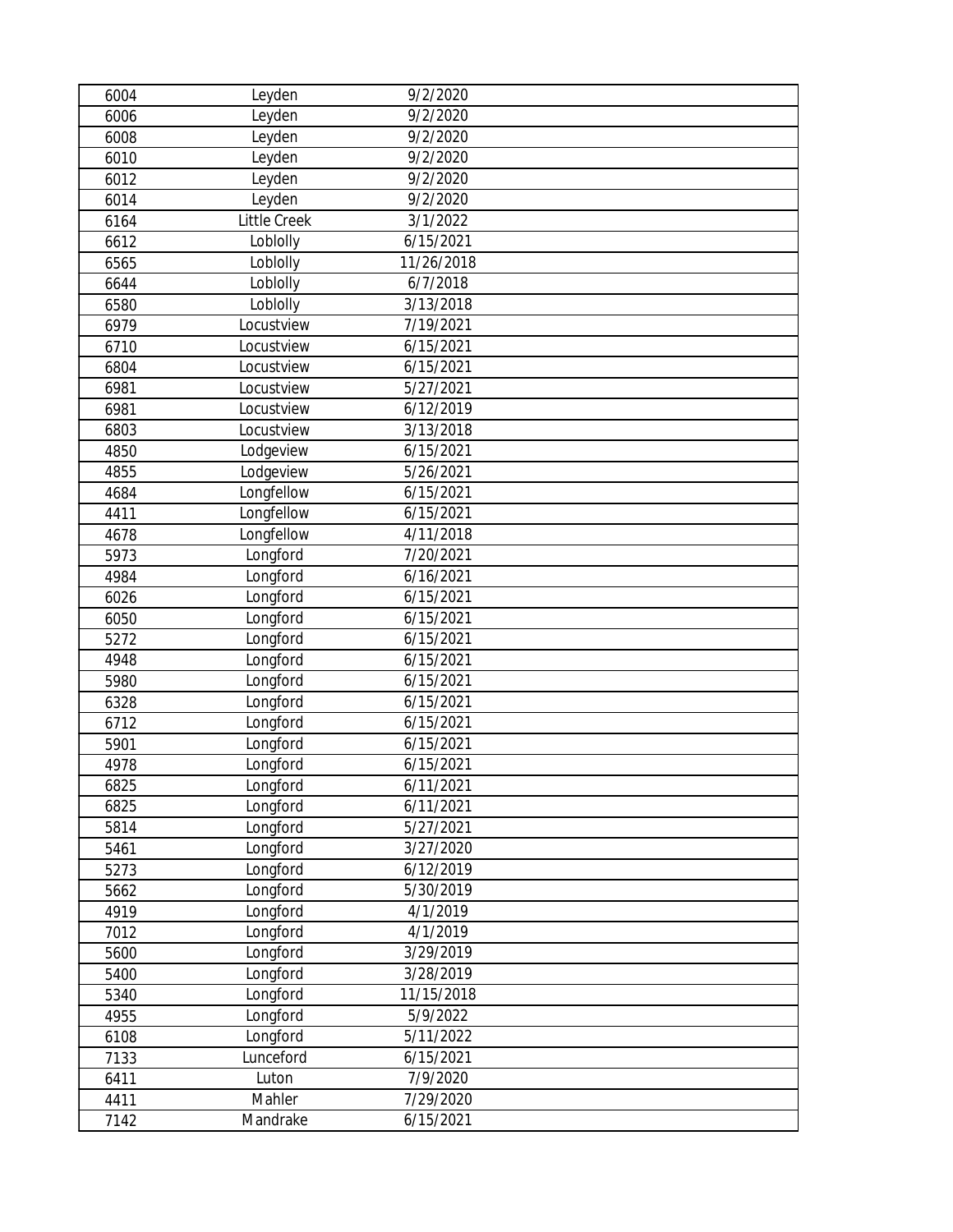| 5424 | Mariner         | 6/11/2021 |  |
|------|-----------------|-----------|--|
| 5114 | Mariner         | 7/7/2020  |  |
| 7322 | Maringo         | 6/16/2021 |  |
| 7322 | Maringo         | 5/27/2021 |  |
| 4801 | Meadowvista     | 5/4/2022  |  |
| 4816 | Meadowvista     | 6/15/2021 |  |
| 4808 | MeadowVista     | 6/15/2021 |  |
| 4816 | Meadowvista     | 3/13/2018 |  |
| 6516 | Menlo Way       | 4/1/2019  |  |
| 6540 | Menlo Way       | 3/13/2018 |  |
| 7130 | Mercedes        | 5/6/2022  |  |
| 7780 | Midforest       | 4/30/2019 |  |
| 6571 | Mikusa          | 8/26/2021 |  |
| 6587 | Mikusa          | 8/26/2021 |  |
| 6603 | Mikusa          | 8/26/2021 |  |
| 6523 | Millhoff        | 9/29/2020 |  |
| 5430 | Misty           | 7/9/2020  |  |
| 7100 | Moberly         | 6/17/2021 |  |
| 7107 | Moberly         | 6/15/2021 |  |
| 7420 | Mohawk Trail    | 4/1/2019  |  |
| 5140 | Monitor         | 6/15/2021 |  |
| 5161 | Monitor         | 6/15/2021 |  |
| 5251 | Monitor         | 7/7/2020  |  |
| 5261 | Monitor         | 3/15/2018 |  |
| 7175 | Montague        | 5/26/2021 |  |
| 7169 | Montague        | 5/26/2021 |  |
| 7157 | Montague        | 6/12/2019 |  |
| 5680 | Moorefield      | 6/15/2021 |  |
| 5656 | Moorefield      | 6/15/2021 |  |
| 5583 | Moorefield      | 7/9/2020  |  |
| 5603 | Moorefield      | 7/9/2020  |  |
| 5594 | Moorefield      | 7/7/2020  |  |
| 6901 | Morley          | 5/26/2021 |  |
| 6933 | Morley          | 7/9/2020  |  |
| 6917 | Morley          | 6/24/2019 |  |
| 6908 | Morley          | 9/27/2018 |  |
| 6134 | Moss Hill       | 6/16/2021 |  |
| 6134 | Moss Hill       | 7/7/2020  |  |
| 4610 | Mott Way        | 7/6/2020  |  |
| 4611 | Mott Way        | 3/29/2019 |  |
| 8057 | Mount Aetna     | 6/15/2021 |  |
| 8094 | Mount Hood      | 6/15/2021 |  |
| 8094 | Mount Hood      | 3/27/2020 |  |
| 8152 | Mount Mansfield | 6/15/2021 |  |
| 4380 | Mozart          | 6/16/2021 |  |
| 4421 | Mozart          | 6/15/2021 |  |
| 4279 | Murdock         | 7/6/2020  |  |
| 5200 | Mystic          | 6/23/2021 |  |
| 5320 | <b>Mystic</b>   | 6/17/2021 |  |
| 5420 | Naughton        | 7/16/2021 |  |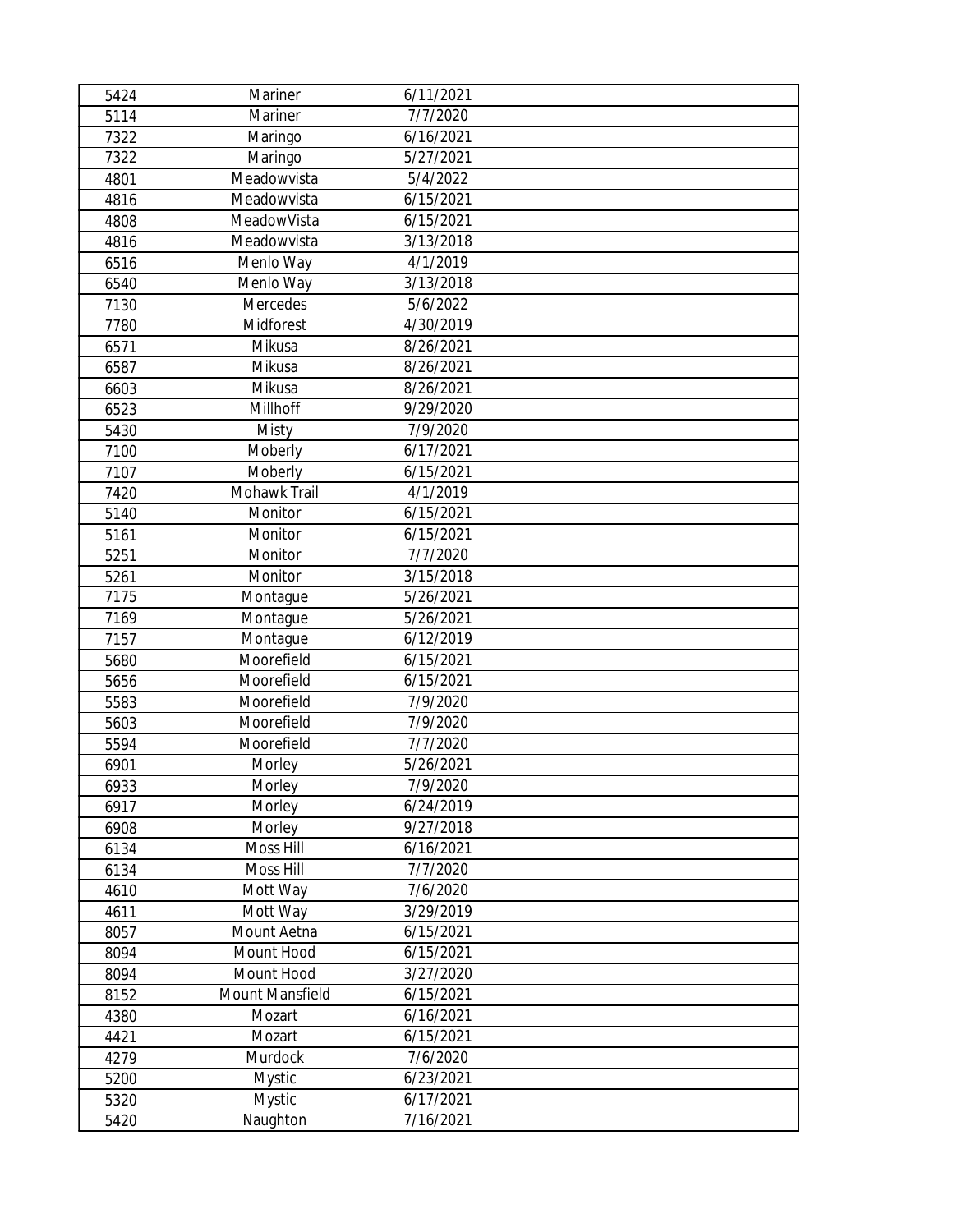| 5474 | Naughton        | 8/23/2019  |  |
|------|-----------------|------------|--|
| 4862 | Nebraska        | 7/19/2021  |  |
| 5120 | Nebraska        | 6/15/2021  |  |
| 4862 | Nebraska        | 6/2/2021   |  |
| 4837 | Nelapark        | 6/15/2021  |  |
| 4830 | Nelapark        | 5/30/2019  |  |
| 6381 | Nightwind       | 9/6/2017   |  |
| 4656 | Nowak           | 6/15/2021  |  |
| 5776 | Oak Creek       | 5/9/2022   |  |
| 5932 | Oak Creek Trail | 10/19/2021 |  |
| 5776 | Oak Creek Trail | 6/15/2021  |  |
| 5908 | Oak Creek Trail | 11/7/2019  |  |
| 5824 | Oak Creek Trail | 5/17/2017  |  |
| 6094 | Oak Ridge       | 3/27/2020  |  |
| 6121 | Oak Ridge       | 4/1/2019   |  |
| 8966 | Oakgate         | 6/17/2021  |  |
| 6196 | Old Troy        | 6/15/2021  |  |
| 6100 | Old Troy        | 6/15/2021  |  |
| 6184 | Old Troy        | 7/8/2019   |  |
| 5300 | Old Troy        | 3/29/2019  |  |
| 6184 | Old Troy        | 10/3/2018  |  |
| 6210 | Old Troy        | 3/13/2018  |  |
| 5310 | Old Troy        | 5/5/2022   |  |
| 9760 | Olde Park       | 7/30/2019  |  |
| 9716 | Olde Park       | 6/24/2019  |  |
| 9912 | Olde Park       | 6/12/2019  |  |
| 4567 | Olde Park       | 6/6/2019   |  |
| 9945 | Olde Park       | 11/15/2018 |  |
| 9671 | Olde Park       | 4/26/2017  |  |
| 6742 | Pablo           | 6/23/2021  |  |
| 6815 | Pablo           | 6/17/2021  |  |
| 6870 | Pablo           | 6/15/2021  |  |
| 5189 | Packard         | 6/15/2021  |  |
| 5206 | Packard         | 7/30/2019  |  |
| 4406 | Paletz          | 6/21/2021  |  |
| 4431 | Paletz          | 6/15/2021  |  |
| 4424 | Paletz          | 7/8/2020   |  |
| 4701 | Passaic         | 6/25/2021  |  |
| 5310 | Pathview        | 6/15/2021  |  |
| 5021 | Pathview        | 6/6/2019   |  |
| 5160 | Pathview        | 6/6/2019   |  |
| 5200 | Pathview        | 3/29/2019  |  |
| 6680 | Pegwood         | 6/21/2021  |  |
| 4450 | Pennyston       | 6/15/2021  |  |
| 4551 | Pennyston       | 10/23/2019 |  |
| 5741 | Pennywell       | 6/15/2021  |  |
| 5900 | Pennywell       | 3/28/2019  |  |
| 5538 | Pentland        | 6/15/2021  |  |
| 5408 | Pentland        | 6/15/2021  |  |
| 5408 | Pentland        | 3/27/2020  |  |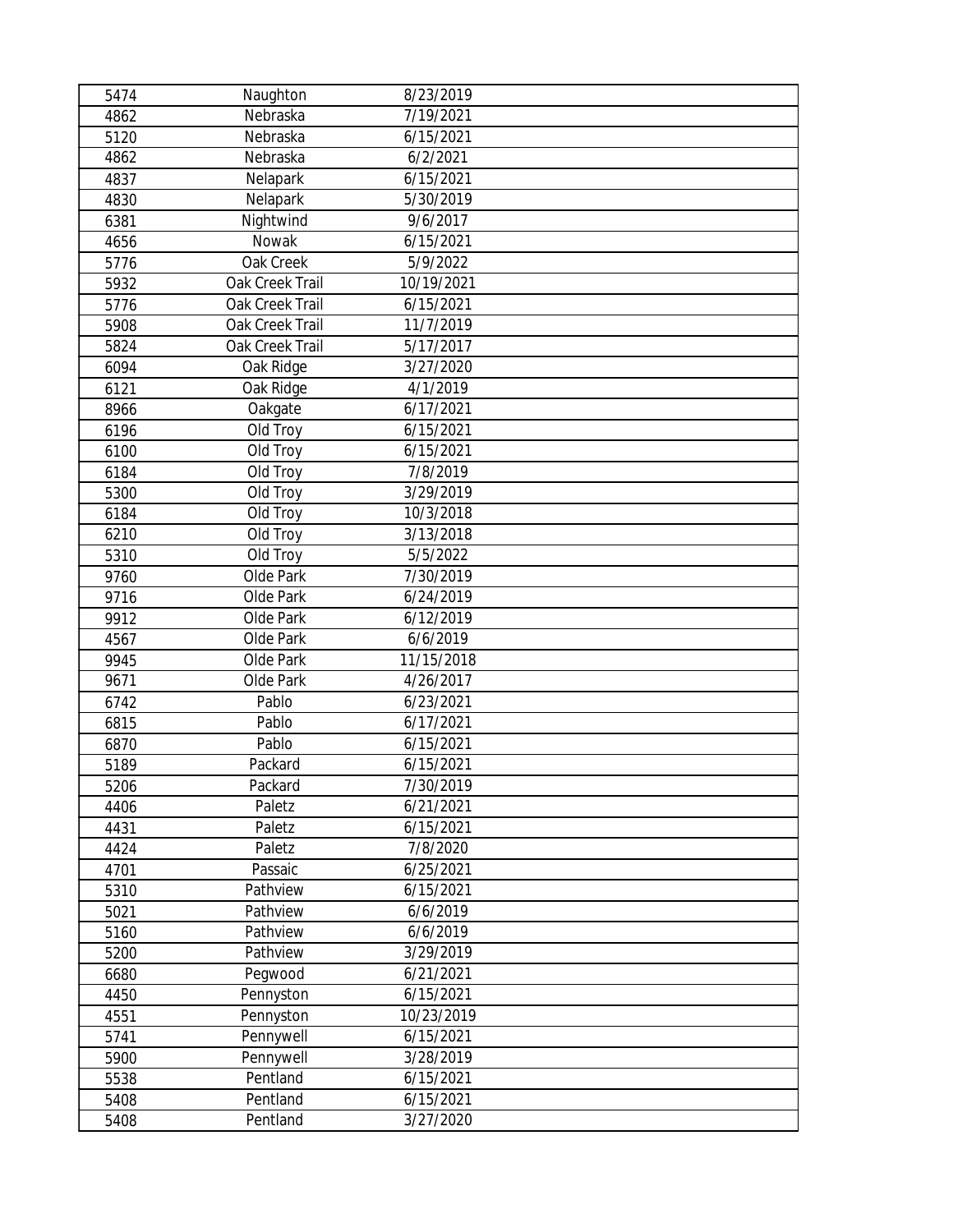| 5438 | Pentland        | 3/13/2018              |
|------|-----------------|------------------------|
| 5900 | Pentwell        | 6/15/2021              |
| 5113 | Pepper          | 5/26/2021              |
| 6313 | Pheasant Valley | 6/15/2021              |
| 4337 | Pimlico         | 9/17/2021              |
| 4337 | Pimlico         | 6/25/2021              |
| 4316 | Pimlico         | 6/15/2021              |
| 6375 | Pin Oak         | 6/15/2021              |
| 6387 | Pin Oak         | 6/15/2021              |
| 6185 | Pine Point      | 5/26/2021              |
| 8651 | Pinegate        | 6/15/2021              |
| 8401 | Pinegate        | 11/15/2018             |
| 7057 | Pineview        | 6/21/2021              |
| 7096 | Pineview        | 6/15/2021              |
| 7096 | Pineview        | 11/14/2018             |
| 5230 | Pitcairn        | 6/17/2021              |
| 5109 | Pitcairn        | 6/15/2021              |
| 5422 | Pitcairn        | 6/15/2021              |
| 5422 | Pitcairn        | 3/27/2020              |
| 5300 | Pitcairn        | 3/29/2019              |
| 5222 | Pitcairn        | 3/13/2018              |
| 5137 | Pocono          | 6/15/2021              |
| 5130 | Pocono          | 3/14/2018              |
| 4590 | Powell          | 6/23/2021              |
| 4584 | Powell          | 6/15/2021              |
| 5221 | Powell          | 6/15/2021              |
| 5341 | Powell          | 6/6/2019               |
| 5500 | Powell          | 6/6/2019               |
| 5332 | Powell          | 6/6/2019               |
| 4523 | Powell          | 4/1/2019               |
| 5512 | Powell          | 3/28/2019              |
| 4606 | Powell          | 11/16/2018             |
| 5000 | Powell          | 11/14/2018             |
| 4723 | Powell          | 6/11/2018              |
| 5517 | Powell          | 3/13/2018              |
| 4700 | Prairie         | $\frac{1}{6}$ /15/2021 |
| 4419 | Procuniar       | 6/11/2021              |
| 4412 | Procuniar       | 6/12/2019              |
| 4085 | Quail Bush      | 6/15/2021              |
| 4955 | Queensbury      | 6/15/2021              |
| 5198 | Rainwood        | 11/15/2018             |
| 5198 | Rainwood        | 4/19/2017              |
| 5513 | Raymond         | 4/1/2019               |
| 4849 | Red Bird        | 4/20/2017              |
| 7760 | Redbank         | 6/15/2021              |
| 7754 | Redbank         | 6/15/2021              |
| 7751 | Redbank         | 6/15/2021              |
| 7760 | Redmaple        | 6/6/2019               |
| 7781 | Redmaple        | 3/28/2019              |
| 7790 | Redmaple        | 11/15/2018             |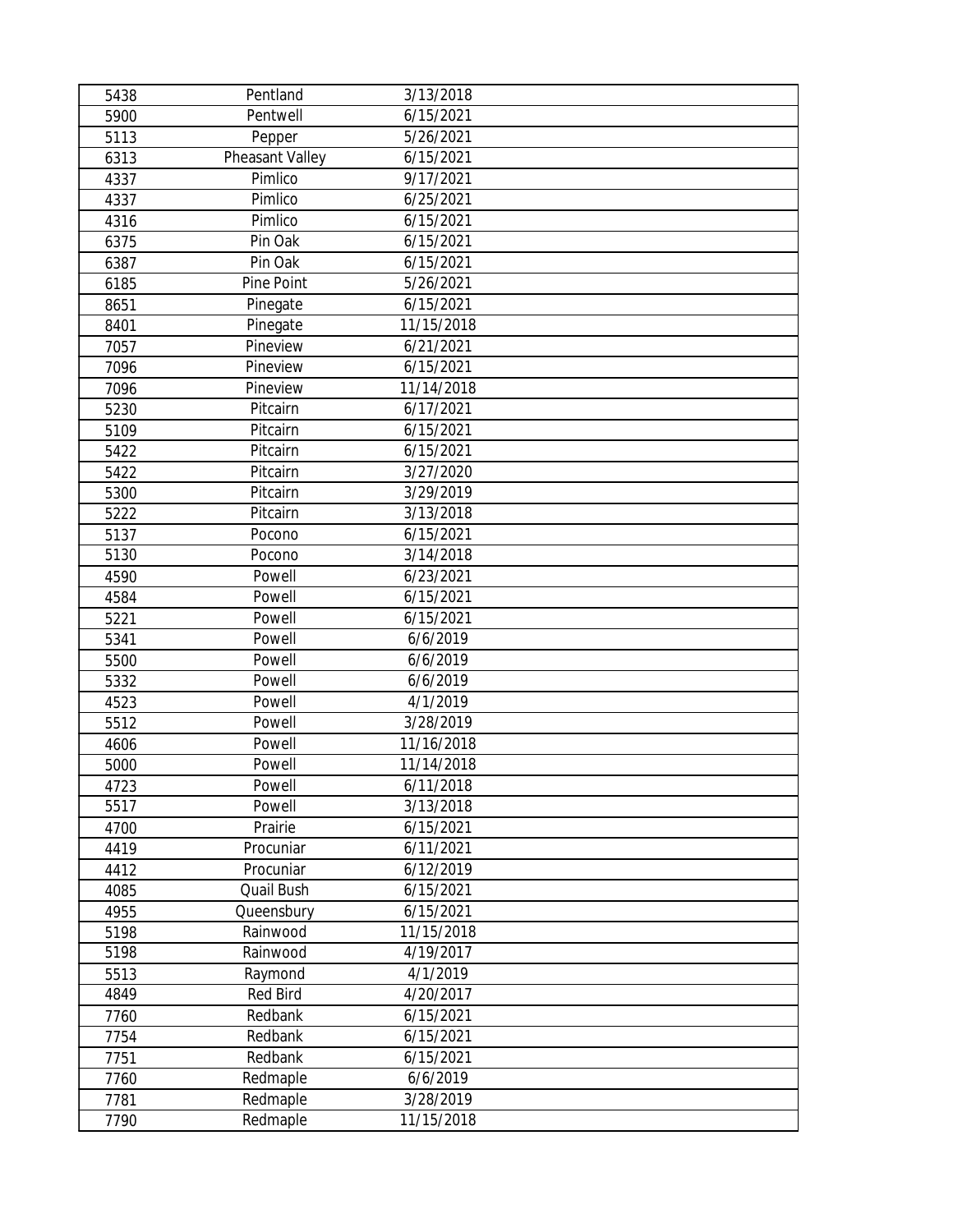| 7760 | Remmick              | 6/16/2021             |  |
|------|----------------------|-----------------------|--|
| 7612 | Remmick              | 5/27/2021             |  |
| 7469 | Remmick              | 7/9/2020              |  |
| 7611 | Remmick              | 3/30/2020             |  |
| 7672 | Remmick              | 4/1/2019              |  |
| 5012 | Renard               | 1/27/2020             |  |
| 5742 | Resik                | 7/9/2020              |  |
| 5606 | Rice                 | $\frac{1}{4}$ /1/2019 |  |
| 6370 | <b>Ring Neck</b>     | 6/15/2021             |  |
| 7142 | Rio Vista            | 5/9/2022              |  |
| 6624 | Rip Rap              | 6/15/2021             |  |
| 4945 | Rittenhouse          | 5/6/2022              |  |
| 4954 | Rittenhouse          | 7/8/2020              |  |
| 7173 | <b>River Birch</b>   | 7/6/2021              |  |
| 7221 | <b>River Birch</b>   | 6/16/2021             |  |
| 7113 | <b>River Birch</b>   | 6/16/2021             |  |
| 7230 | <b>River Birch</b>   | 6/16/2021             |  |
| 7215 | <b>River Birch</b>   | 11/15/2018            |  |
| 7185 | <b>River Birch</b>   | 11/13/2018            |  |
| 7236 | <b>River Birch</b>   | 9/27/2018             |  |
| 7260 | <b>River Birch</b>   | 9/16/2018             |  |
| 7230 | <b>River Birch</b>   | 6/16/2011             |  |
| 3203 | Riverdowns           | 7/8/2020              |  |
| 3203 | Riverdowns           | 11/15/2018            |  |
| 6676 | Rolling Glen         | 5/27/2021             |  |
| 6676 | Rolling Glen         | 5/26/2021             |  |
| 6652 | Rolling Glenn        | 6/25/2021             |  |
| 6653 | <b>Rolling Glenn</b> | 6/15/2021             |  |
| 9805 | Rose Petal           | 6/6/2019              |  |
| 9579 | Rose Petal           | 3/29/2019             |  |
| 5704 | Roseburg             | 6/15/2021             |  |
| 6151 | Rosebury             | 6/22/2021             |  |
| 6418 | Rosebury             | 6/15/2021             |  |
| 6375 | Rosebury             | 6/15/2021             |  |
| 6301 | Rosebury             | 5/26/2021             |  |
| 6533 | Rosebury             | 6/6/2019              |  |
| 6317 | Rosebury             | 6/29/2018             |  |
| 6140 | Rosebury             | 4/28/2018             |  |
| 6533 | Rosebury             | 3/13/2018             |  |
| 7710 | Rothfield            | 6/15/2021             |  |
| 7701 | Rothfield            | 5/26/2021             |  |
| 5801 | Rousseau             | 6/21/2021             |  |
| 5842 | Rousseau             | 6/15/2021             |  |
| 5836 | Rousseau             | 6/15/2021             |  |
| 5730 | Rousseau             | 4/28/2018             |  |
| 7191 | <b>Rustic Woods</b>  | 6/11/2021             |  |
| 7201 | <b>Rustic Woods</b>  | 5/27/2021             |  |
| 7899 | <b>Rustic Woods</b>  | 1/22/2020             |  |
| 7500 | <b>Rustic Woods</b>  | 6/6/2019              |  |
| 7885 | Rustic Woods         | 6/6/2019              |  |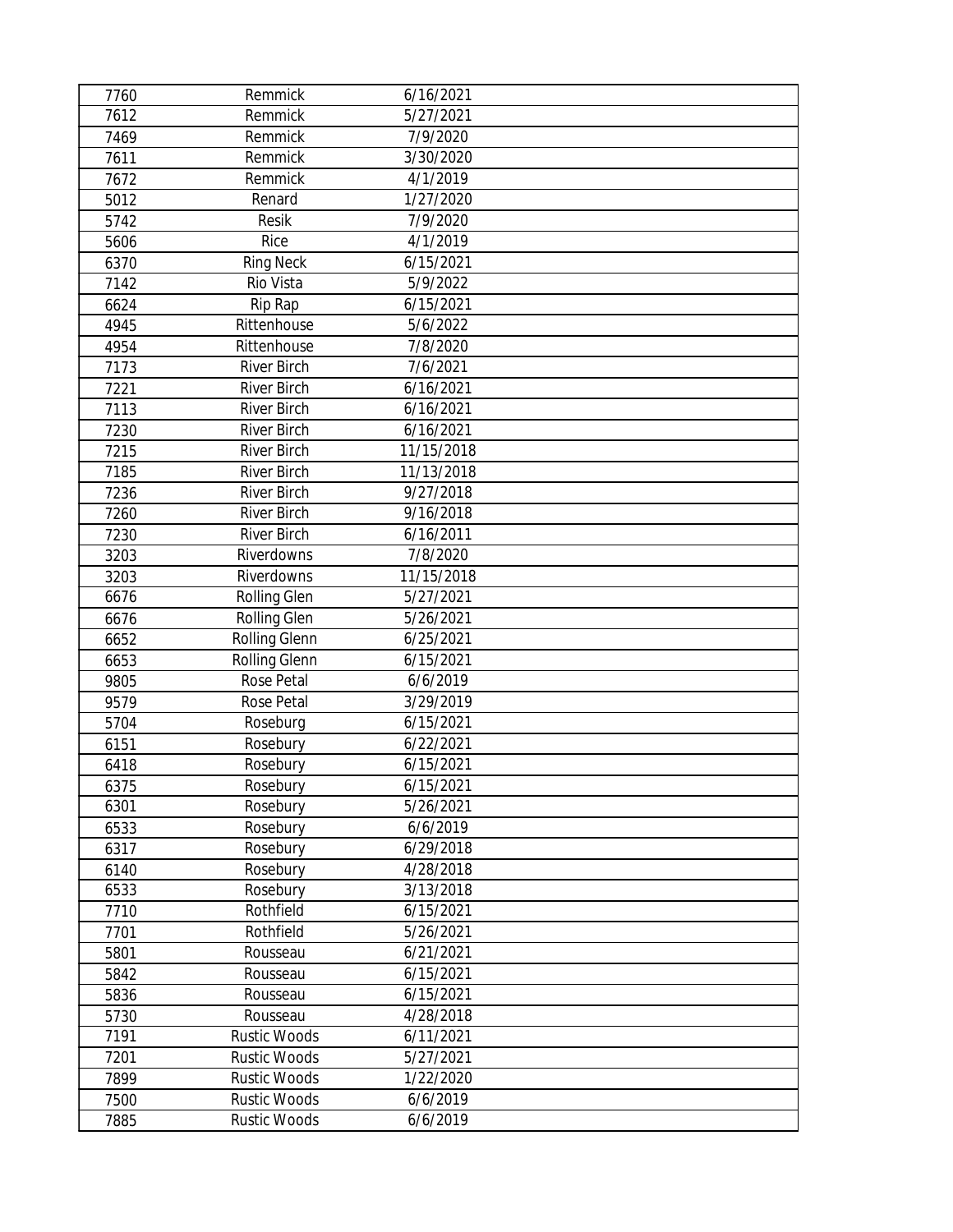| 7509 | <b>Rustic Woods</b> | 3/13/2018  |  |
|------|---------------------|------------|--|
| 7201 | <b>Rustic Woods</b> | 3/15/2017  |  |
| 5107 | Rye                 | 6/15/2021  |  |
| 5321 | Rye                 | 3/30/2020  |  |
| 4988 | Sabra               | 6/15/2021  |  |
| 7108 | Saffron             | 6/15/2021  |  |
| 7368 | San Fernando        | 6/15/2021  |  |
| 7368 | San Fernando        | 7/9/2018   |  |
| 7116 | San Juan            | 5/27/2021  |  |
| 7116 | San Juan            | 5/26/2021  |  |
| 7236 | Sancroft            | 6/15/2021  |  |
| 7236 | Sancroft            | 4/1/2019   |  |
| 7006 | Sandalview          | 6/15/2021  |  |
| 7037 | Sandalview          | 6/17/2019  |  |
| 7019 | Sandalview          | 6/12/2019  |  |
| 6190 | Sandbury            | 6/7/2021   |  |
| 6148 | Sandbury            | 6/3/2021   |  |
| 6147 | Sandbury            | 6/3/2021   |  |
| 4689 | Santa Anita         | 6/15/2021  |  |
| 4625 | Santa Anita         | 6/15/2021  |  |
| 4689 | Santa Anita         | 6/12/2019  |  |
| 4376 | Saratoga            | 7/8/2021   |  |
| 4376 | Saratoga            | 6/15/2021  |  |
| 4432 | Saratoga            | 6/15/2021  |  |
| 1230 | Scarlet Oak         | 9/20/2021  |  |
| 1158 | Scarlet Oak         | 6/17/2021  |  |
| 1230 | Scarlet Oak         | 6/17/2021  |  |
| 1125 | Scarlet Oak         | 6/17/2021  |  |
| 1239 | Scarlet Oak         | 6/16/2021  |  |
| 1134 | Scarlet Oak         | 11/15/2018 |  |
| 1179 | Scarlet Oak         | 11/13/2018 |  |
| 1212 | Scarlet Oak         | 11/13/2018 |  |
| 1245 | Scarlet Oak         | 9/27/2018  |  |
| 8282 | Scatler Root        | 8/23/2019  |  |
| 8482 | Schoolgate          | 6/15/2021  |  |
| 8465 | Schoolgate          | 7/9/2020   |  |
| 8465 | Schoolgate          | 6/6/2019   |  |
| 8474 | Schoolgate          | 6/6/2019   |  |
| 5307 | Seaman              | 6/15/2021  |  |
| 5203 | Seaman              | 6/15/2021  |  |
| 7736 | Sebring             | 6/27/2021  |  |
| 7718 | Sebring             | 6/15/2021  |  |
| 7827 | Sebring             | 6/15/2021  |  |
| 7571 | Sebring             | 7/12/2019  |  |
| 7737 | Sebring             | 6/6/2019   |  |
| 7859 | Sebring             | 3/13/2018  |  |
| 7673 | Sebring             | 4/13/2017  |  |
| 7820 | Selwood             | 4/1/2019   |  |
| 1293 | Senna               | 6/17/2021  |  |
| 1182 | Senna               | 6/17/2021  |  |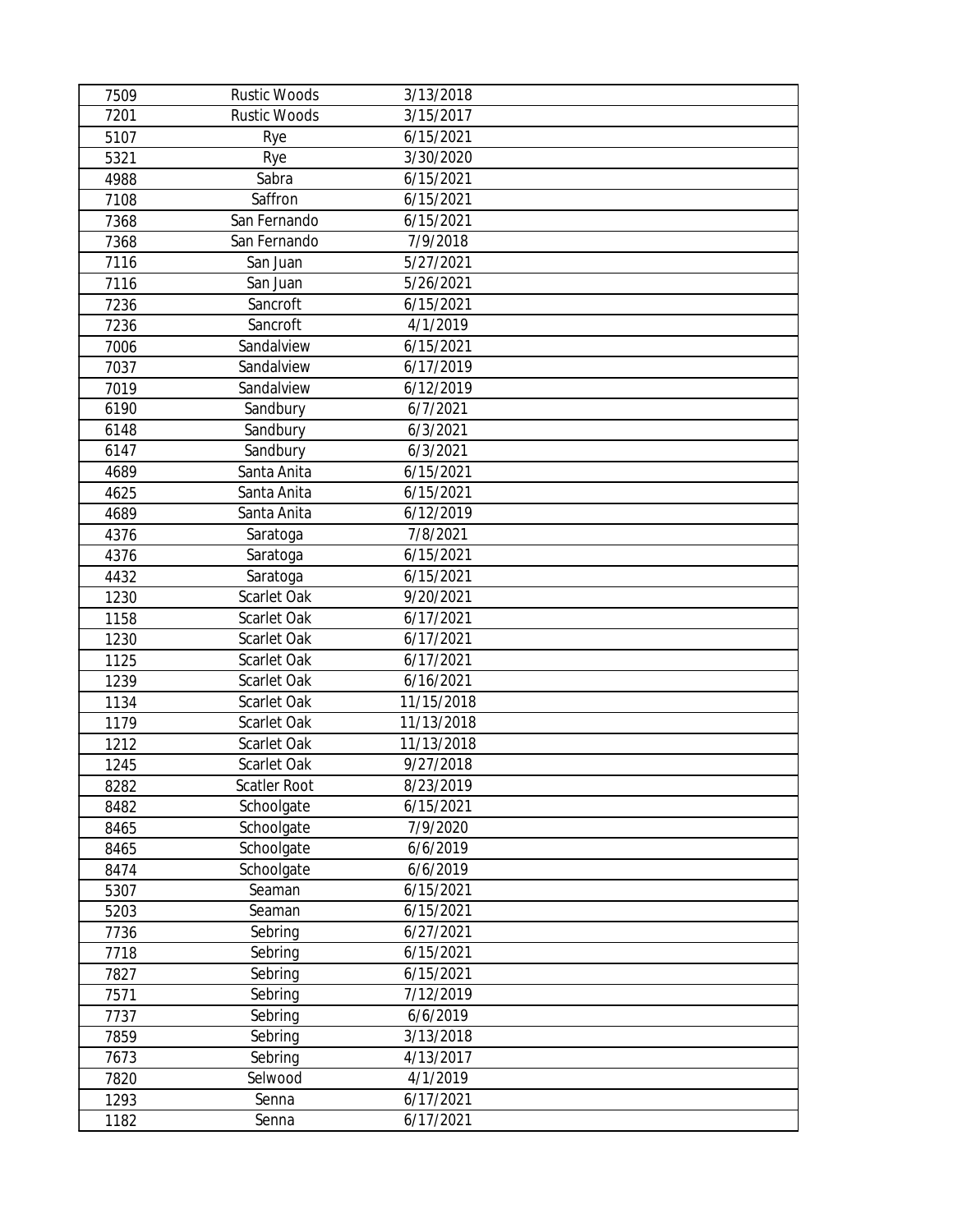| 7276 | Serpentine | 6/15/2021  |  |
|------|------------|------------|--|
| 7276 | Serpentine | 6/15/2021  |  |
| 7201 | Serpentine | 3/28/2019  |  |
| 7232 | Serpentine | 3/28/2019  |  |
| 7277 | Serpentine | 6/4/2018   |  |
| 7561 | Sesame     | 3/28/2019  |  |
| 5518 | Shady Oak  | 9/29/2021  |  |
| 5518 | Shady Oak  | 7/6/2021   |  |
| 6195 | Shady Oak  | 6/16/2021  |  |
| 5830 | Shady Oak  | 6/15/2021  |  |
| 5641 | Shady Oak  | 6/11/2021  |  |
| 5636 | Shady Oak  | 3/27/2020  |  |
| 5933 | Shady Oak  | 3/23/2020  |  |
| 5820 | Shady Oak  | 5/17/2019  |  |
| 5569 | Shady Oak  | 3/12/2018  |  |
| 5701 | Shady Oak  | 5/9/2022   |  |
| 7729 | Shalamar   | 7/9/2020   |  |
| 7765 | Shalamar   | 4/1/2019   |  |
| 7531 | Shane      | 4/4/2019   |  |
| 7741 | Sharsted   | 6/15/2021  |  |
| 6941 | Shellcross | 6/11/2021  |  |
| 6969 | Shellcross | 3/29/2019  |  |
| 6131 | Shore      | 6/21/2021  |  |
| 5810 | Shore      | 6/15/2021  |  |
| 5767 | Shull      | 8/23/2021  |  |
| 6040 | Shull      | 6/15/2021  |  |
| 6803 | Shull      | 6/15/2021  |  |
| 6762 | Shull      | 5/26/2021  |  |
| 6195 | Shull      | 6/6/2019   |  |
| 6291 | Shull      | 6/6/2019   |  |
| 6195 | Shull      | 6/15/2018  |  |
| 6184 | Shull      | 6/1/2017   |  |
| 6211 | Shull      | 6/23/2021  |  |
| 4822 | Silver Oak | 6/15/2021  |  |
| 4191 | Silver Oak | 5/9/2022   |  |
| 3022 | Snowdrop   | 6/16/2021  |  |
| 3022 | Snowdrop   | 6/16/2021  |  |
| 7659 | Somerville | 6/15/2021  |  |
| 4921 | Sparrow    | 6/6/2019   |  |
| 4070 | Spicebush  | 7/6/2021   |  |
| 4200 | Spicebush  | 6/17/2021  |  |
| 4152 | Spicebush  | 6/15/2021  |  |
| 4197 | Spicebush  | 6/24/2019  |  |
| 4175 | Spicebush  | 6/6/2019   |  |
| 4010 | Spicebush  | 3/28/2019  |  |
| 4040 | Spicebush  | 11/13/2018 |  |
| 4191 | Spicebush  | 11/13/2018 |  |
| 4194 | Spicebush  | 11/13/2018 |  |
| 4010 | Spicebush  | 9/27/2018  |  |
| 4016 | Spicebush  | 9/27/2018  |  |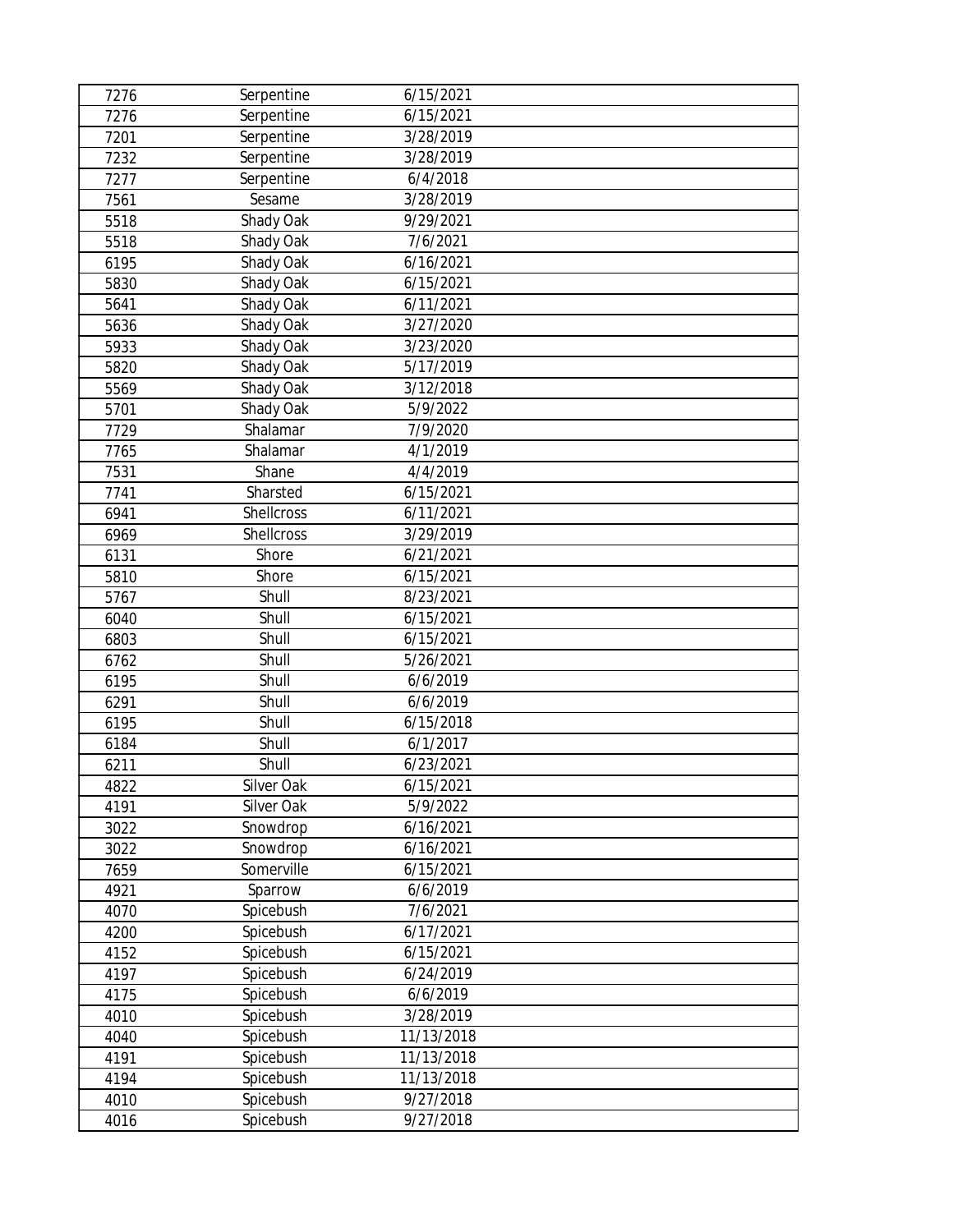| 4179 | Spicebush              | 9/27/2018  |
|------|------------------------|------------|
| 4016 | Spicebush              | 9/26/2018  |
| 4179 | Spicebush              | 9/26/2018  |
| 6750 | Spokane                | 6/15/2021  |
| 5120 | Sportscraft            | 6/16/2021  |
| 6741 | Springport Way         | 6/15/2021  |
| 7577 | Stancrest              | 6/15/2021  |
| 7675 | Stancrest              | 6/6/2019   |
| 7771 | Stockholm              | 6/24/2019  |
| 7679 | Stonecrest             | 7/20/2021  |
| 7679 | Stonecrest             | 6/17/2021  |
| 7630 | Stonecrest             | 6/15/2021  |
| 7740 | Stonecrest             | 5/26/2021  |
| 7613 | Stonecrest             | 7/12/2019  |
| 6791 | Stonehurst             | 7/19/2021  |
| 6901 | Stonehurst             | 6/15/2021  |
| 6420 | Stonehurst             | 6/15/2021  |
| 6801 | Stonehurst             | 6/15/2021  |
| 6871 | Stonehurst             | 9/14/2020  |
| 7411 | Stonehurst             | 7/9/2020   |
| 6801 | Stonehurst             | 3/13/2018  |
| 6307 | Stonehurst             | 4/25/2017  |
| 7650 | Stonesboro             | 6/15/2021  |
| 6367 | <b>Stoney Creek</b>    | 6/21/2021  |
| 6399 | <b>Stoney Creek</b>    | 6/16/2021  |
| 6261 | <b>Stoney Creek</b>    | 6/6/2019   |
| 6271 | <b>Stoney Creek</b>    | 6/6/2019   |
| 6367 | <b>Stoney Creek</b>    | 3/29/2019  |
| 5565 | Storck                 | 6/15/2021  |
| 5455 | <b>Storck</b>          | 6/15/2021  |
| 5605 | Storck                 | 6/15/2021  |
| 5485 | <b>Storck</b>          | 7/6/2020   |
| 5536 | Storck                 | 4/1/2019   |
| 5464 | Storck                 | 4/1/2019   |
| 5565 | Storck                 | 11/15/2018 |
| 6819 | Stovali                | 6/15/2021  |
| 1169 | Sugar Maple Loop North | 6/15/2021  |
| 4987 | Summerdale             | 6/15/2021  |
| 6749 | Summerdale             | 6/15/2021  |
| 7261 | Summerdale             | 5/27/2021  |
| 6600 | Summerdale             | 4/6/2021   |
| 7100 | Summerdale             | 6/6/2019   |
| 7140 | Summerdale             | 6/6/2019   |
| 7159 | Summerdale             | 3/14/2018  |
| 6520 | Summerdale             | 4/25/2017  |
| 6999 | Summergreen            | 4/24/2019  |
| 5015 | Summerset              | 6/15/2021  |
| 5150 | Summerset              | 6/15/2021  |
| 5150 | Summerset              | 6/15/2021  |
| 4936 | Summerset              | 6/15/2021  |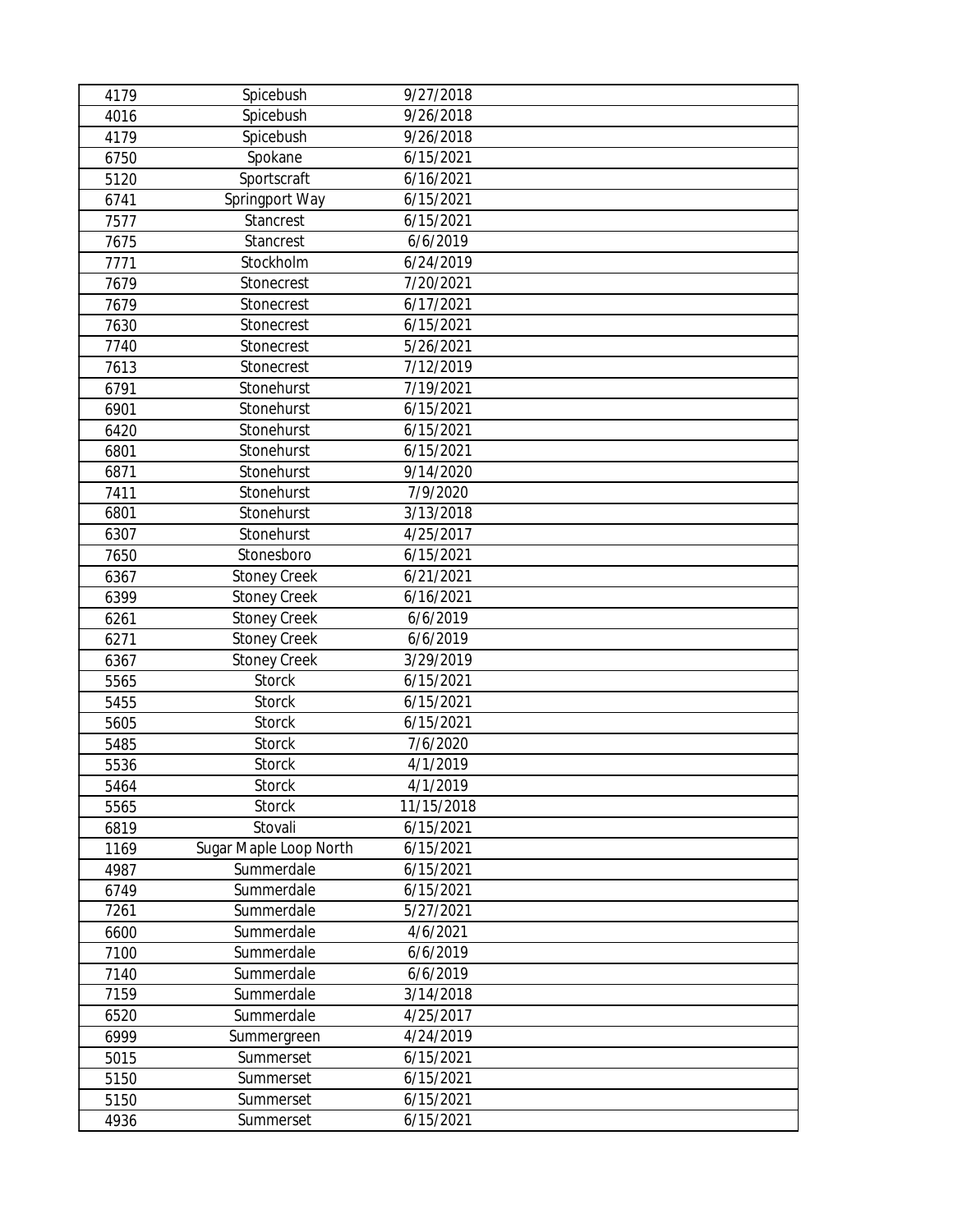| 4978 | Summerset            | 6/15/2021  |
|------|----------------------|------------|
| 4973 | Summerset            | 6/15/2021  |
| 4922 | Summerset            | 4/2/2019   |
| 8298 | Sunnyvale            | 6/15/2021  |
| 2421 | <b>Sunset Maple</b>  | 8/23/2021  |
| 2421 | <b>Sunset Maple</b>  | 6/27/2021  |
| 2559 | <b>Sunset Maple</b>  | 6/17/2021  |
| 2649 | <b>Sunset Maple</b>  | 6/15/2021  |
| 2481 | <b>Sunset Maple</b>  | 6/15/2021  |
| 2544 | <b>Sunset Maple</b>  | 11/15/2018 |
| 2574 | <b>Sunset Maple</b>  | 11/13/2018 |
| 2655 | <b>Sunset Maple</b>  | 4/18/2017  |
| 8840 | <b>Swinging Gate</b> | 6/15/2021  |
| 8881 | <b>Swinging Gate</b> | 5/26/2021  |
| 8900 | <b>Swinging Gate</b> | 4/1/2019   |
| 8890 | SwingingGate         | 6/15/2021  |
| 6970 | Sylmar               | 3/27/2020  |
| 6401 | Symmes               | 6/15/2021  |
| 5101 | Tallview             | 8/29/2019  |
| 7132 | Tanley               | 6/15/2021  |
| 6708 | Tavenshire           | 6/16/2021  |
| 6636 | Tavenshire           | 6/15/2021  |
| 6422 | Taylorsville         | 6/17/2021  |
| 5212 | Taylorsville         | 6/15/2021  |
| 5272 | Taylorsville         | 6/15/2021  |
| 6216 | Taylorsville         | 3/1/2019   |
| 5780 | Taylorsville         | 4/24/2018  |
| 9030 | Taylorsville         | 3/15/2017  |
| 6775 | Taylorsville         | 6/15/2021  |
| 6728 | Taylorsville         | 6/15/2021  |
| 5218 | Taylorsville         | 1/26/2021  |
| 5780 | Taylorsville         | 5/30/2019  |
| 8960 | Taylorsville         | 3/28/2019  |
| 6640 | Tellea               | 6/15/2021  |
| 6665 | Tellea               | 7/9/2020   |
| 8011 | Terrygate            | 6/15/2021  |
| 4979 | Tewkesbury           | 6/15/2021  |
| 5038 | Tewksbury            | 7/9/2020   |
| 7924 | Thistlewood          | 6/15/2021  |
| 5964 | Tibet                | 9/15/2021  |
| 5798 | Tibet                | 6/6/2019   |
| 5856 | Tibet                | 3/28/2019  |
| 5755 | Tibet                | 1/16/2019  |
| 6767 | Tiger                | 6/15/2021  |
| 6825 | Tiger                | 6/24/2019  |
| 5056 | Tilbury              | 10/21/2021 |
| 4968 | Tilbury              | 10/18/2021 |
| 5063 | Tilbury              | 6/15/2021  |
| 5025 | Tilbury              | 6/1/2021   |
| 7866 | <b>Timber Hill</b>   | 6/16/2021  |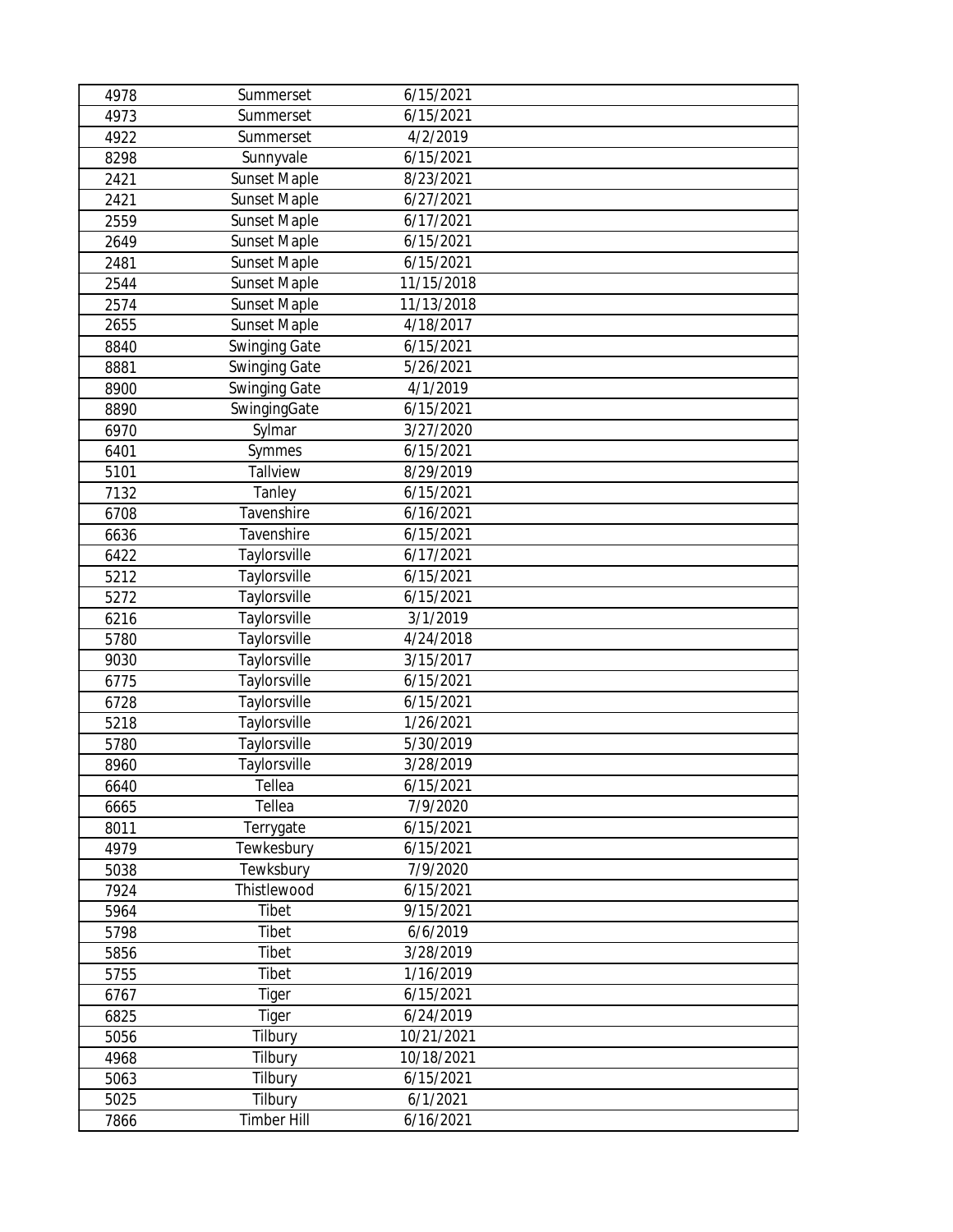| 7866 | <b>Timber Hill</b>      | 5/9/2022   |  |
|------|-------------------------|------------|--|
| 7780 | Timbercrest             | 4/30/2019  |  |
| 5959 | <b>Timbergate Trail</b> | 6/15/2021  |  |
| 7813 | Timberhill              | 6/15/2021  |  |
| 4972 | Timberview              | 6/15/2021  |  |
| 4908 | Timberview              | 3/28/2019  |  |
| 5753 | Tomberg                 | 6/16/2021  |  |
| 5936 | Tomberg                 | 6/16/2021  |  |
| 5697 | Tomberg                 | 6/15/2021  |  |
| 5733 | Tomberg                 | 6/11/2021  |  |
| 6056 | Tomberg                 | 3/27/2020  |  |
| 5753 | Tomberg                 | 6/12/2019  |  |
| 5733 | Tomberg                 | 6/6/2019   |  |
| 5679 | Tomberg                 | 4/1/2019   |  |
| 5723 | Tomberg                 | 3/13/2018  |  |
| 5667 | Tomberg                 | 4/24/2017  |  |
| 5689 | Traymore                | 6/15/2021  |  |
| 5716 | Traymore                | 6/11/2021  |  |
| 5692 | Traymore                | 5/27/2021  |  |
| 5881 | Traymore                | 3/27/2020  |  |
| 5867 | Traymore                | 5/11/2022  |  |
| 8688 | Trowbridge              | 6/15/2021  |  |
| 8390 | Trowbridge Way          | 6/7/2019   |  |
| 8978 | Trowbridge Way          | 4/12/2019  |  |
| 7312 | <b>Troy Manor</b>       | 6/24/2019  |  |
| 5903 | <b>Troy Villa</b>       | 6/18/2021  |  |
| 5681 | <b>Troy Villa</b>       | 11/14/2018 |  |
| 4720 | Turfwood                | 3/29/2019  |  |
| 6019 | Turnbridge              | 5/30/2019  |  |
| 6091 | Turnbridge              | 3/28/2019  |  |
| 4119 | Vitek                   | 4/1/2019   |  |
| 4960 | Wakeview                | 7/21/2021  |  |
| 6728 | Water View              | 6/15/2021  |  |
| 8721 | Watergate               | 8/2/2021   |  |
| 8721 | Watergate               | 6/16/2021  |  |
| 8730 | Watergate               | 7/7/2020   |  |
| 8740 | Watergate               | 6/6/2019   |  |
| 5879 | Waynegate               | 6/18/2021  |  |
| 5719 | Waynegate               | 3/13/2018  |  |
| 3015 | White Ash               | 7/12/2021  |  |
| 3099 | White Ash               | 6/16/2021  |  |
| 6114 | White Oak Way           | 6/15/2021  |  |
| 6251 | White Oak Way           | 6/6/2019   |  |
| 6541 | Wildview                | 6/18/2021  |  |
| 6541 | Wildview                | 6/6/2019   |  |
| 996  | <b>Willow Brook</b>     | 7/16/2021  |  |
| 906  | <b>Willow Brook</b>     | 7/16/2021  |  |
| 4232 | <b>Willow Mist</b>      | 6/15/2021  |  |
| 6252 | Willow Oak              | 6/25/2021  |  |
| 6321 | Willow Oak              | 6/17/2021  |  |